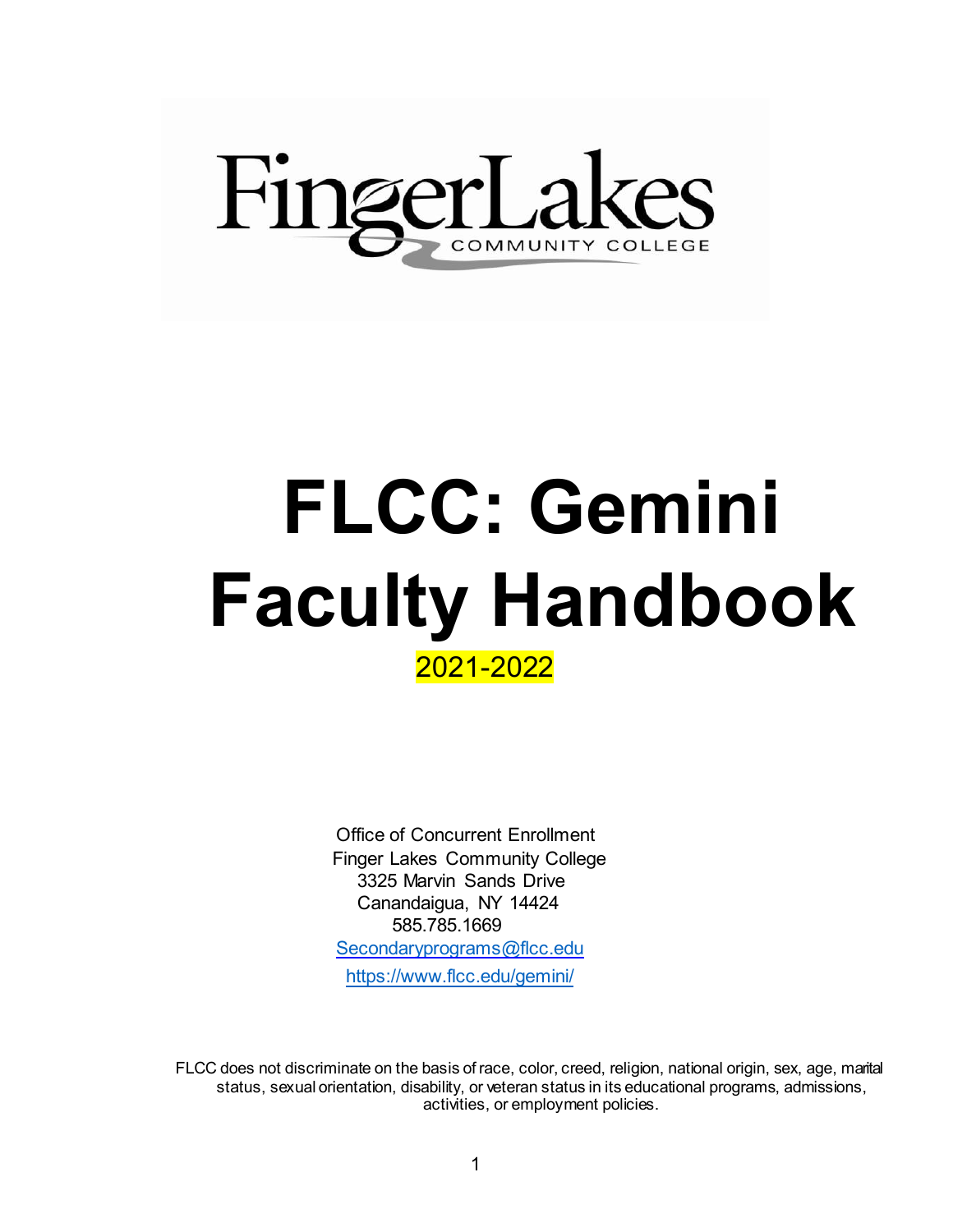#### **TABLE OF CONTENTS**

# **About Finger Lakes Community College**

Finger Lakes Community College (FLCC) was established in 1965 as a unit of the State University of New York, under the sponsorship of Ontario County. Today the college operates a 250-acre main campus in Canandaigua and campus centers in Geneva, Newark and Victor. FLCC also has field stations at the south end of Honeoye Lake and on 30 acres adjacent to the Hi Tor Wildlife Management Area in Naples. FLCC also offers flexible and convenient educational opportunities through Online Learning. FLCC is considered one of the premier Online Learning programs in New York State.

FLCC offers 57 degree and certificate programs. Some degrees prepare students to transfer to a four-year institution; these include engineering science, biotechnology and fine arts. The associate degrees in applied science (A.A.S.), those designed to lead directly to employment or transfer, include nursing, paralegal, and horticulture. FLCC's signature programs – those for which the college is most known – include environmental conservation, music recording technology, and viticulture and wine technology. Nine of FLCC's degree programs can be completed fully online, and 20 programs can be completed both online and in the classroom.

FLCC is a national leader in science education, having received nearly \$4 million in National Science Foundation grants to share its model for teaching science through research to other community colleges across the country. Small class sizes allow for greater interaction with faculty in all academic areas.

Low tuition makes FLCC an affordable, accessible choice. In addition, the FLCC Foundation, a nonprofit affiliated with the college, provides more than 100 private scholarships. This includes the Gemini Scholarship, which provides a half-year of tuition to students who received at least 12 FLCC Gemini credits during high school. Recent renovations to the main campus provided improved classroom technology, new labs and a new student lounge and café. Clubs bring students together through their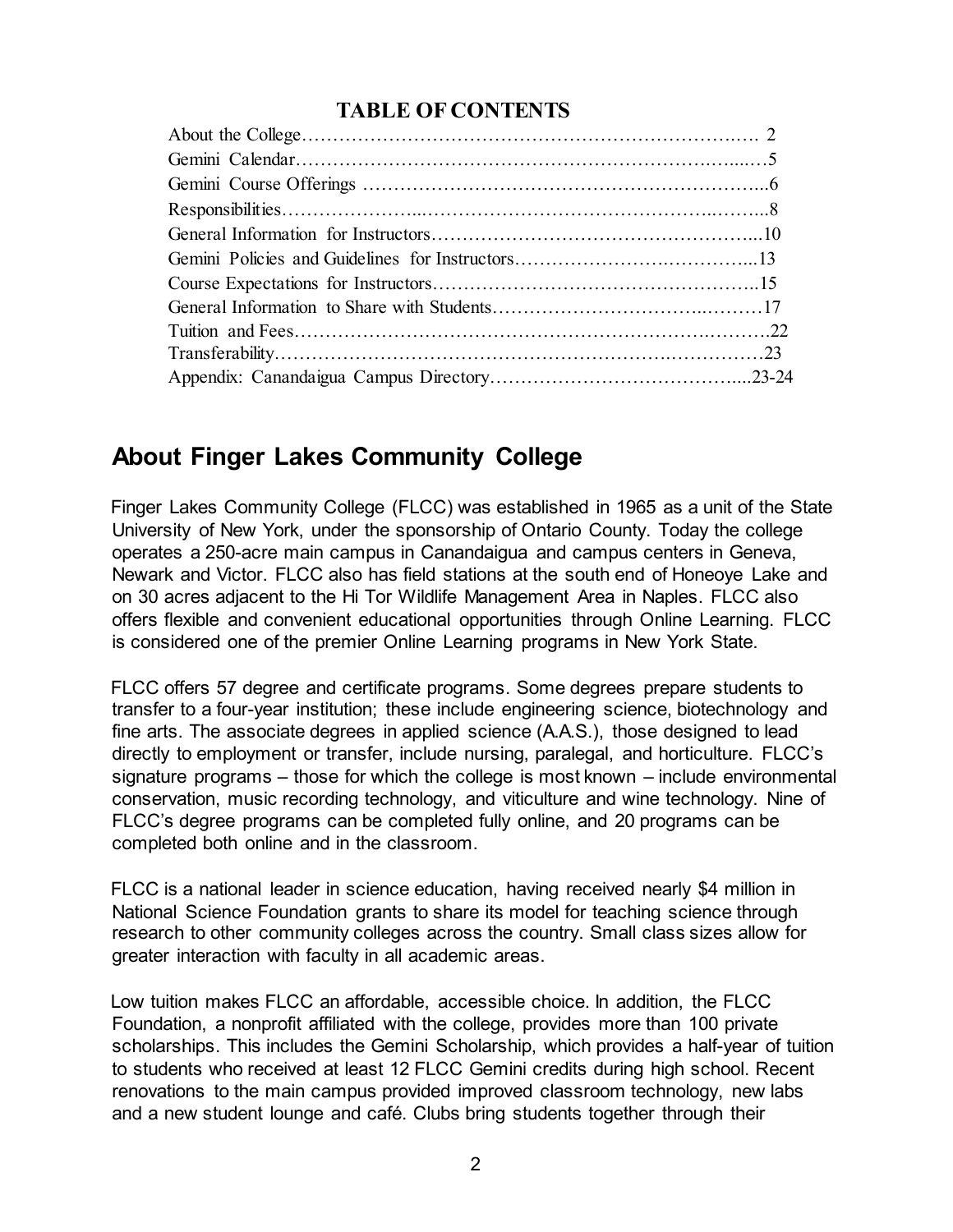academic or personal interests, be it the art club or the electronic gaming society. Athletic teams include soccer, lacrosse, basketball, volleyball and the college's highly successful woodsmen teams.

#### **Fast Facts**

FLCC enrolls approximately 6,300 full and part-time students from approximately 350 high schools in New York States and across the United States.

- 80% of full-time, matriculated FLCC students receive financial aid.
- FLCC employs 117 full-time faculty and 196 part-time faculty members.
- FLCC has a 20:1 student to faculty ratio, which ensures small class sizes.
- 92% of graduates with A.A. and A.S. degrees continue their education or are employed full time.
- 89% of graduates with an A.A.S. degree continue their education or are employed full time.

# **Mission, Vision, and Strategic Priorities**

*Mission***:** Finger Lakes Community College serves as a dynamic learning resource, empowering our students to succeed and fueling the cultural and economic vitality of the region.

*Vision:* Finger Lakes Community College will build innovative programs to meet evolving educational needs, drawing on partnerships in the community and beyond. FLCC will offer an educational environment that is intentionally designed to engage our students as learners and propel them to completion.

#### **Strategic Priorities: Opportunities and Innovation**

**Leadership**: FLCC will show community leadership in anticipating and embracing changes in education, the economy, technology and culture. FLCC employees will be empowered to engage with the community and respond quickly and effectively to the challenges and opportunities of filling unmet needs for education and training

**Exploration**: FLCC will explore new ideas in technology, leadership, learning and professional development and reward creativity and strategic thinking that enhances cross-divisional collaboration and community partnerships on behalf of our students.

**Collaboration**: FLCC will model interconnectedness by promoting collaboration among students in liberal arts, honors and applied disciplines. The College will embed our institutional values and learning outcomes within all disciplines to foster student investment in their individual development.

#### **Strategic Priorities: Community and Industry Partnership**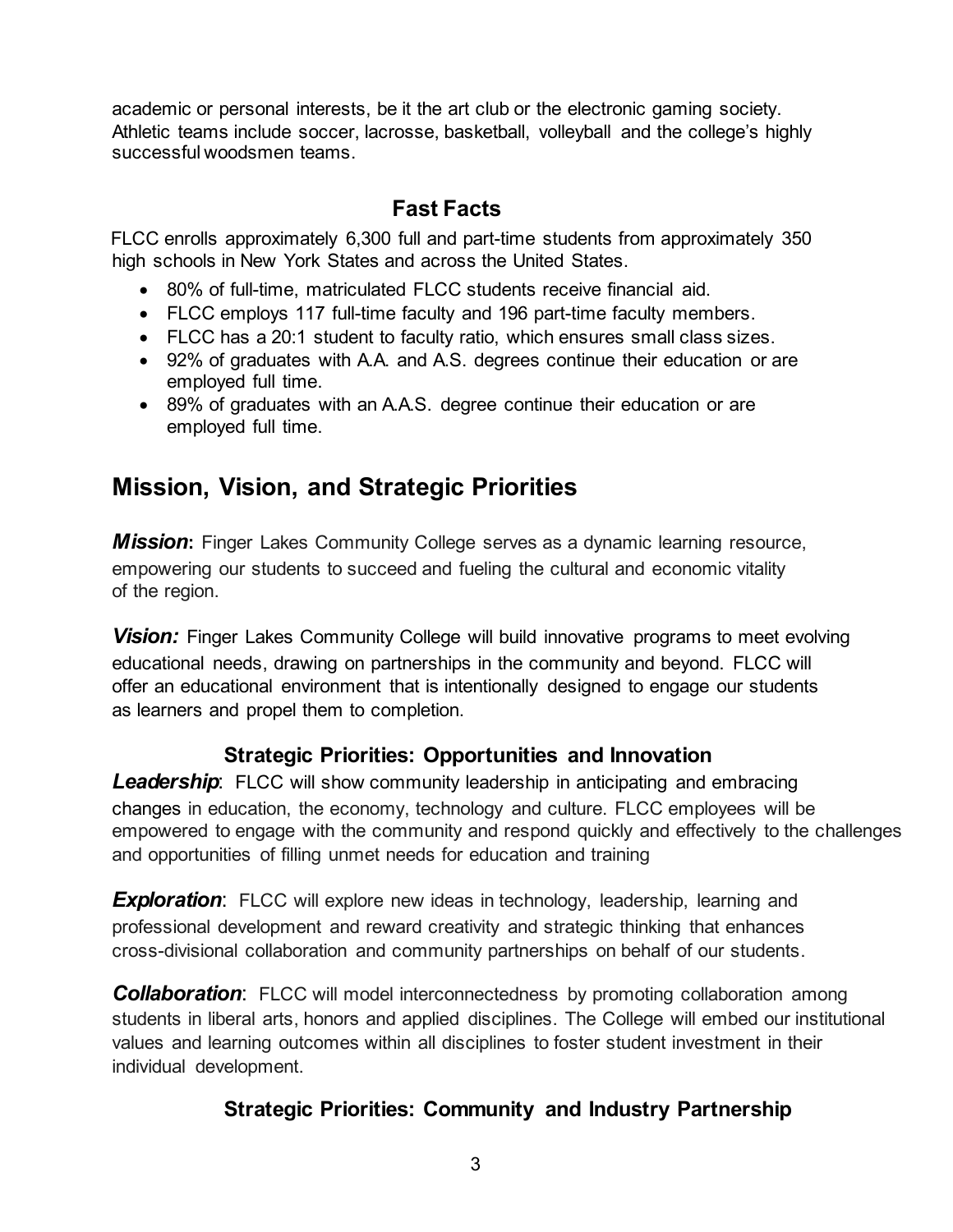**Experiential Learning**: FLCC will seek equal partnerships with government, nonprofits and businesses to co-create career-ready graduates. The College will invite regular feedback from stakeholders to ensure the quality and relevancy of academic programing, and it will engage the community to provide experiential and service learning opportunities for students and employment for graduates.

**Community Connections:** FLCC will build connections between students and the greater community as early as possible, perhaps even as early as middle school, to complement classroom education while contributing to the region's quality of life. The College will be a key participant in community initiatives, and it will encourage employees to use their "small-world networks" to build connections that enhance the student experience. FLCC will be a welcoming hub where community members of all ages engage with faculty and students in intellectual, cultural and recreational pursuits

**Coordination:** FLCC will prioritize the information sharing and coordination necessary for partnerships that engage students and foster their growth in the academic, technical and interpersonal skills necessary for success.

# **About the FLCC:Gemini Program**

The FLCC: Gemini program is a partnership between FLCC and area high schools that provides eligible high school students the opportunity to receive high school and college credit at an affordable cost. Qualified high school teachers are approved by FLCC to deliver college course in their school. The courses offered through the program are FLCC courses and are treated as an extension of the college's off-campus offerings. Success is based upon coursework completed over the entire semester rather than one test like Advancement Placement (AP) or International Baccalaureate (IB) test-based courses. FLCC offers Gemini courses districts across the Finger Lakes region. The FLCC 15-week semester translates into a 20-week semester in the high schools.

Concurrent enrollment programs are a viable option to provide students with low-cost access to college courses, and as an alternative to AP or IB test-based courses. Students in the program are part-time, non-matriculated FLCC students with library, academic support and other student privileges. Students must follow the College's academic standards and student conduct policies, as stated in the College Catalog. These policies apply to academic honesty, dropping/adding courses, repeated courses, audited courses, and more. The latest catalog is available at [www.flcc.edu/catalog.](http://www.flcc.edu/catalog) 

Students may choose to matriculate at FLCC after high school graduation or transfer their credits to another institution. Approximately 20% of students who have taken courses through the program attend FLCC after high school graduation.

The Office of Concurrent Enrollment is part of the Academic and Student Affairs division and reports to the Associate Vice President of Academic Affairs. More information can be found about the program at [www.flcc.edu/gemini](http://www.flcc.edu/gemini) [o](http://www.flcc.edu/gemini)r by contacting staff in the Office of Concurrent Enrollment (see Appendix: Document A for contact information).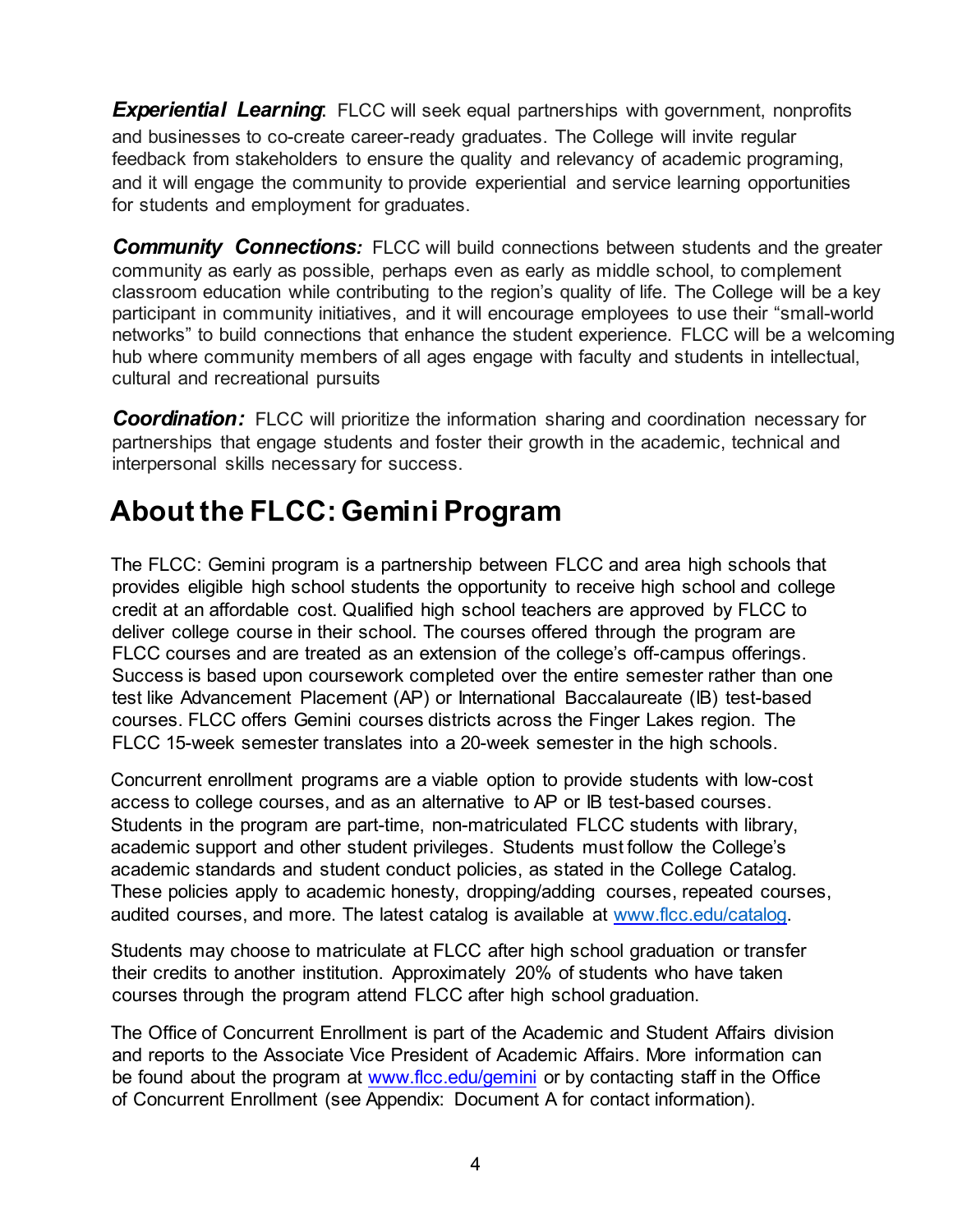#### **List of partner schools for 2021-2022:**

| <b>Bloomfield High School</b> | <b>Marion High School</b>      | Sodus High School        |
|-------------------------------|--------------------------------|--------------------------|
| Canandaigua Academy           | Midlakes High School           | Victor High School       |
| Clyde-Savannah High School    | <b>Mynderse Academy</b>        | <b>Walden Project</b>    |
| Dundee High School            | Naples High School             | Waterloo High School     |
| East Palmyra Christian School | Newark High School             | Wayne High School        |
| Gananda High School           | North-Rose Wolcott High School | Williamson High School   |
| Geneva High School            | Palmyra-Macedon High School    | <b>WFL BOCES - Flint</b> |
| Honeoye High School           | Penn Yan Academy               | WFL BOCES - New Visions  |
| Lyons High School             | Red Jacket High School         | <b>WFL BOCES - PTECH</b> |
| Marcus Whitman High School    | Romulus High School            | <b>WFL BOCES – WTCC</b>  |

## **2021 – 2022 Gemini Calendar**

| <b>Date/Time Frame</b> | <b>Activity, Deadline, or Meeting</b>                                                     |
|------------------------|-------------------------------------------------------------------------------------------|
| 8/26/21                | <b>New Instructor Workshop</b>                                                            |
| 9/13/21                | Course outlines due - Faculty (fall courses)                                              |
| $9/13/21 - 10/8/21$    | <b>Fall Registration Period</b>                                                           |
| 10/8/21                | <b>Fall Registration Deadline</b>                                                         |
| 10/29/21               | <b>Fall Census Roster Deadline - Faculty</b>                                              |
| 10/29/21               | Drop Deadline (fall courses with refund and no transcript<br>designation)                 |
| 11/19/21               | Last day to withdraw (fall courses - No refund. "W" Grade on<br>Transcript)               |
| 1/7/22                 | <b>Site Coordinator Meeting</b>                                                           |
| 1/28/22                | <b>Fall Grades Due</b>                                                                    |
| 1/31/22                | Course outlines due - Faculty (spring & full year courses)                                |
| $2/1/22 - 3/4/22$      | <b>Spring Registration Period</b>                                                         |
| 3/4/22                 | <b>Spring Registration Deadline</b>                                                       |
| 3/25/22                | <b>Spring Census Roster Deadline - Faculty</b>                                            |
| 3/25/22                | Drop Deadline (spring & full year courses with refund and no<br>transcript designation)   |
| 4/22/22                | Last Day to Withdraw (spring & full year courses - No<br>Refund. "W" Grade on Transcript) |
| 6/24/22                | <b>Spring Grades Due</b>                                                                  |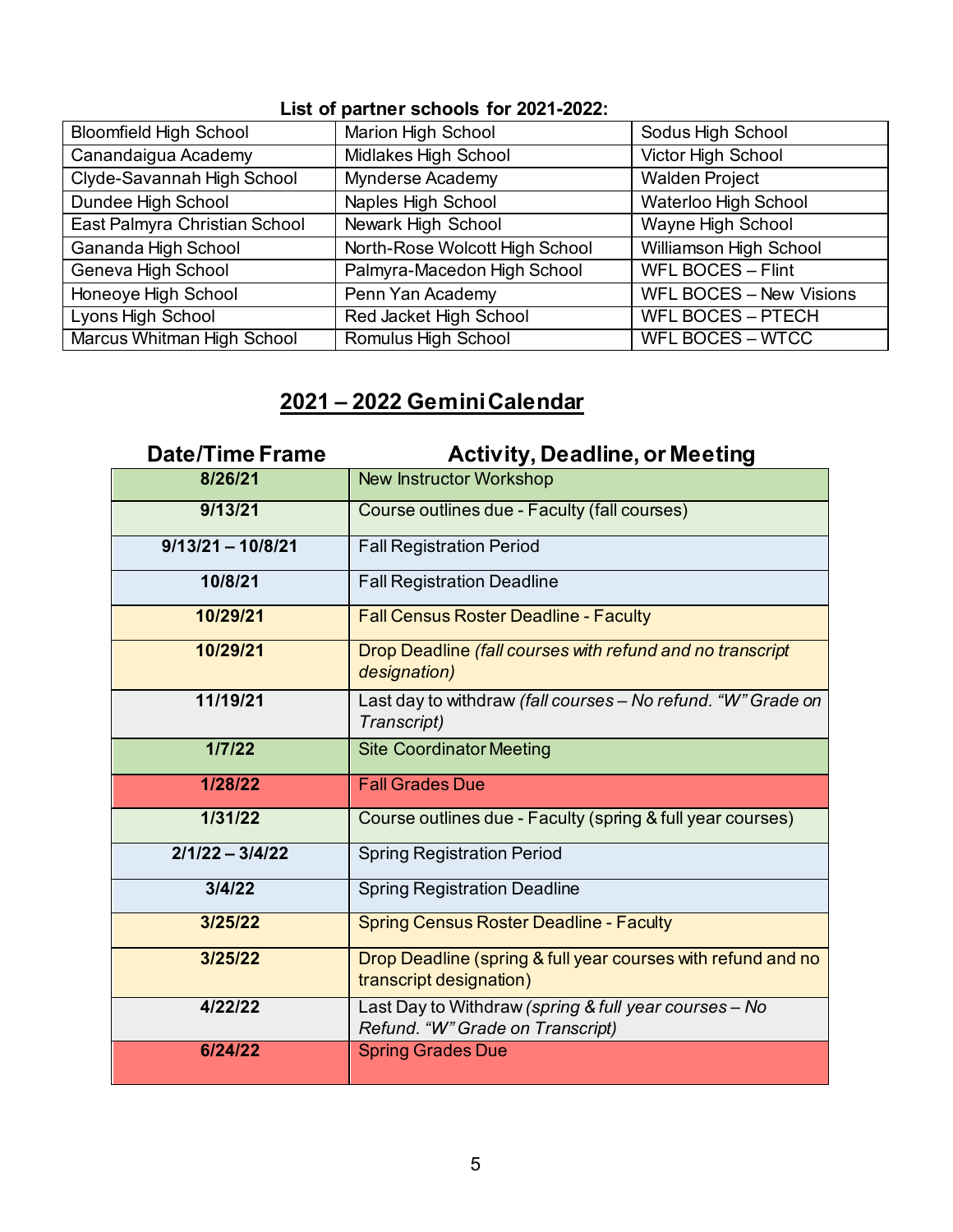## **Course Offerings**

This is a list of courses available through the FLCC: Gemini program. All courses are not offered in all school districts. If a course is no longer offered through the program, The Office of Concurrent Enrollment will notify all affected school districts and instructors. The school districts currently offering the course will be permitted to continue offering the course until the approved high school instructor(s) no longer offer the course. Once the decision has been made to remove a course, no additional instructors will be approved for that course.

| Course     | #        | <b>Course Title</b>                                                                | <b>Credits</b> |
|------------|----------|------------------------------------------------------------------------------------|----------------|
| <b>ACC</b> | 101      | Principles of Financial Accounting                                                 |                |
| <b>ART</b> | 100, 101 | Art History: Pre-History to Middle Ages; Art History:<br>Renaissance to Modern Art | 3, 3           |
| <b>ART</b> | 110      | Digital Photography                                                                | 3              |
| <b>BIO</b> | 103      | Environmental Science (Co-Listed as CON 103)                                       | 4              |
| <b>BIO</b> | 110      | Fundamentals of Human Anatomy & Physiology                                         | 3              |
| <b>BIO</b> | 121, 122 | General Biology I, General Biology II                                              | 4, 4           |
| <b>BUS</b> | 120      | Introduction to Business                                                           | 3              |
| <b>BUS</b> | 131      | Personal Money Management                                                          | 3              |
| <b>CHM</b> | 121, 122 | General Chemistry I, General Chemistry II                                          | 4, 4           |
| <b>COM</b> | 110      | <b>Public Speaking</b>                                                             | 3              |
| <b>CSC</b> | 105      | Core Word, Core Excel, PowerPoint                                                  |                |
| <b>CSC</b> | 115      | CS1: Introduction to Programming & Computational Thinking                          |                |
| <b>CSC</b> | 122      | Introduction to Webpage Development                                                |                |
| <b>ECO</b> | 100      | Survey of Economics                                                                | 3              |
| <b>ENG</b> | 101, 103 | Composition I, Composition II                                                      | 3, 3           |
| <b>ENG</b> | 102      | Introduction to Reading Literature                                                 | 3              |
| <b>ESC</b> | 105      | <b>Engineering Graphics</b>                                                        | 3              |
| <b>FRN</b> | 201, 202 | French III, French IV                                                              | 3, 3           |
| <b>FRN</b> | 203, 204 | French V, French VI                                                                | 3, 3           |
| <b>GST</b> | 116      | <b>College Study Strategies</b>                                                    | 3              |
| <b>HIS</b> | 110, 111 | Early United States History; Modern United States History                          | 3, 3           |
| <b>HPE</b> | 110      | <b>Physical Conditioning</b>                                                       | 1              |
| <b>HPE</b> | 117      | <b>Basic Weight Training</b>                                                       | 1              |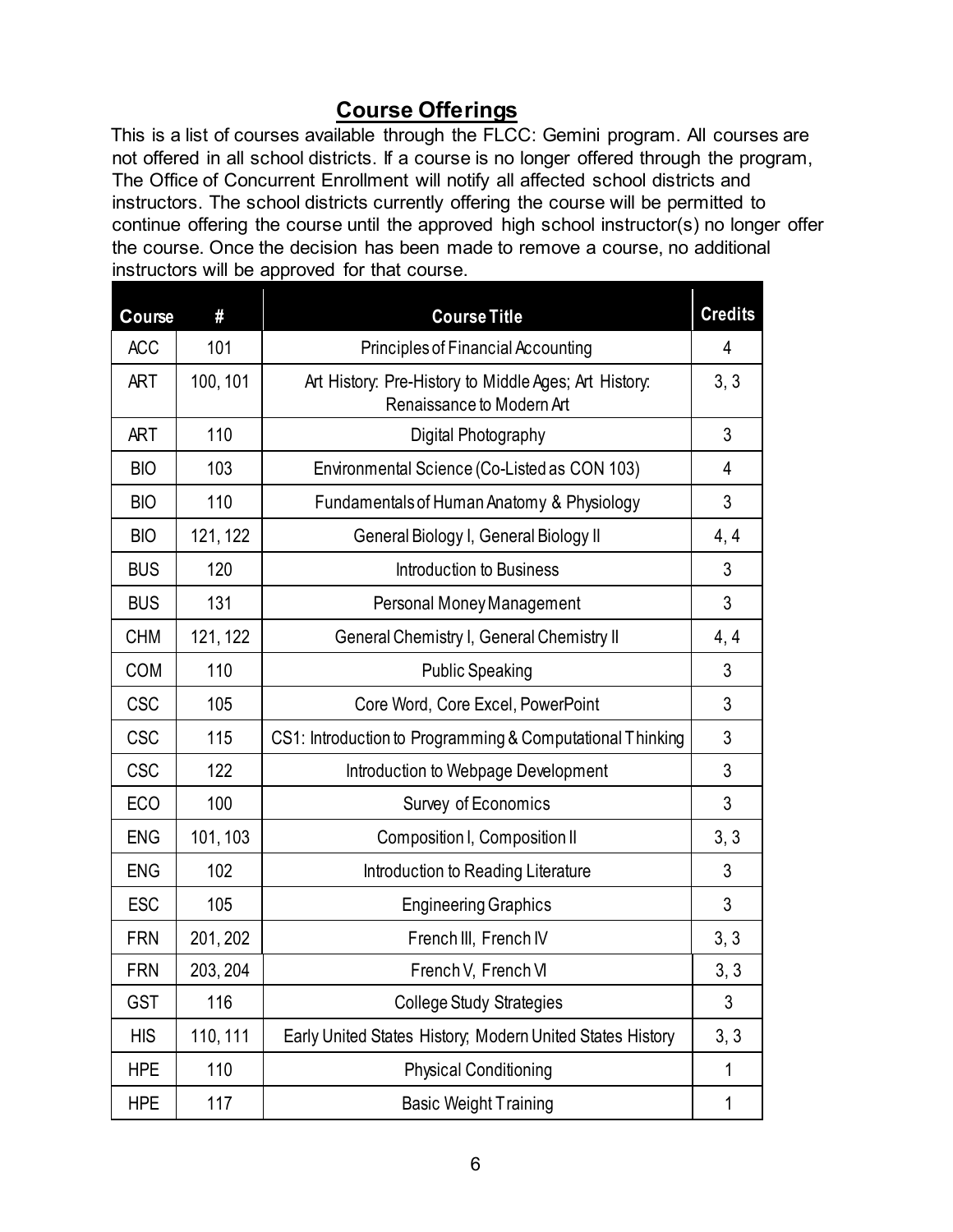| <b>HPE</b>  | 164      | <b>Stress Reduction Through Exercise</b> | $\overline{2}$ |
|-------------|----------|------------------------------------------|----------------|
| <b>HPE</b>  | 212      | Health                                   | 3              |
| <b>MAT</b>  | 110      | Mathematics of Money                     | 3              |
| <b>MAT</b>  | 152      | Pre-Calculus                             | 3              |
| <b>MAT</b>  | 200      | <b>Statistics</b>                        | 3              |
| <b>MAT</b>  | 271      | <b>Calculus</b> I                        | 4              |
| <b>MET</b>  | 106      | <b>Engineering Drawing</b>               | 3              |
| <b>MUS</b>  | 100      | Music Appreciation                       | 3              |
| <b>MUS</b>  | 105      | <b>Basic Musicianship</b>                | 3              |
| <b>NS</b>   | 115      | Introduction to Nutrition                | 3              |
| <b>PHY</b>  | 118, 119 | College Physics I, College Physics II    | 4, 4           |
| <b>POL</b>  | 100      | American Government                      | 3              |
| <b>PSY</b>  | 100      | Introduction to Psychology               | 3              |
| SCI         | 151      | Introduction to Astronomy                | 3              |
| SCI         | 171      | Introduction to Meteorology              | 3              |
| <b>SOC</b>  | 100      | Introduction to Sociology                | 3              |
| <b>SPN</b>  | 201, 202 | Spanish III, Spanish IV                  | 3, 3           |
| <b>SPN</b>  | 203, 204 | Spanish V, Spanish VI                    | 3, 3           |
| <b>TECH</b> | 122      | <b>Electronic Theory</b>                 | 3              |
| <b>TECH</b> | 123      | <b>Digital Electronics</b>               | 3              |

Requests for additional course offerings will follow these steps:

1.) The Office of Concurrent Enrollment will send a Course Request Form to the appropriate Department Chairperson. The form must be signed by the Department Chairperson, Associate Vice President for Instruction and Assessment, and the Provost. 2.) The Department Chairperson will return the signed form to the Office of Concurrent Enrollment within 20 business days.

3.) The Office of Concurrent Enrollment will notify the Site Coordinator if the course is approved.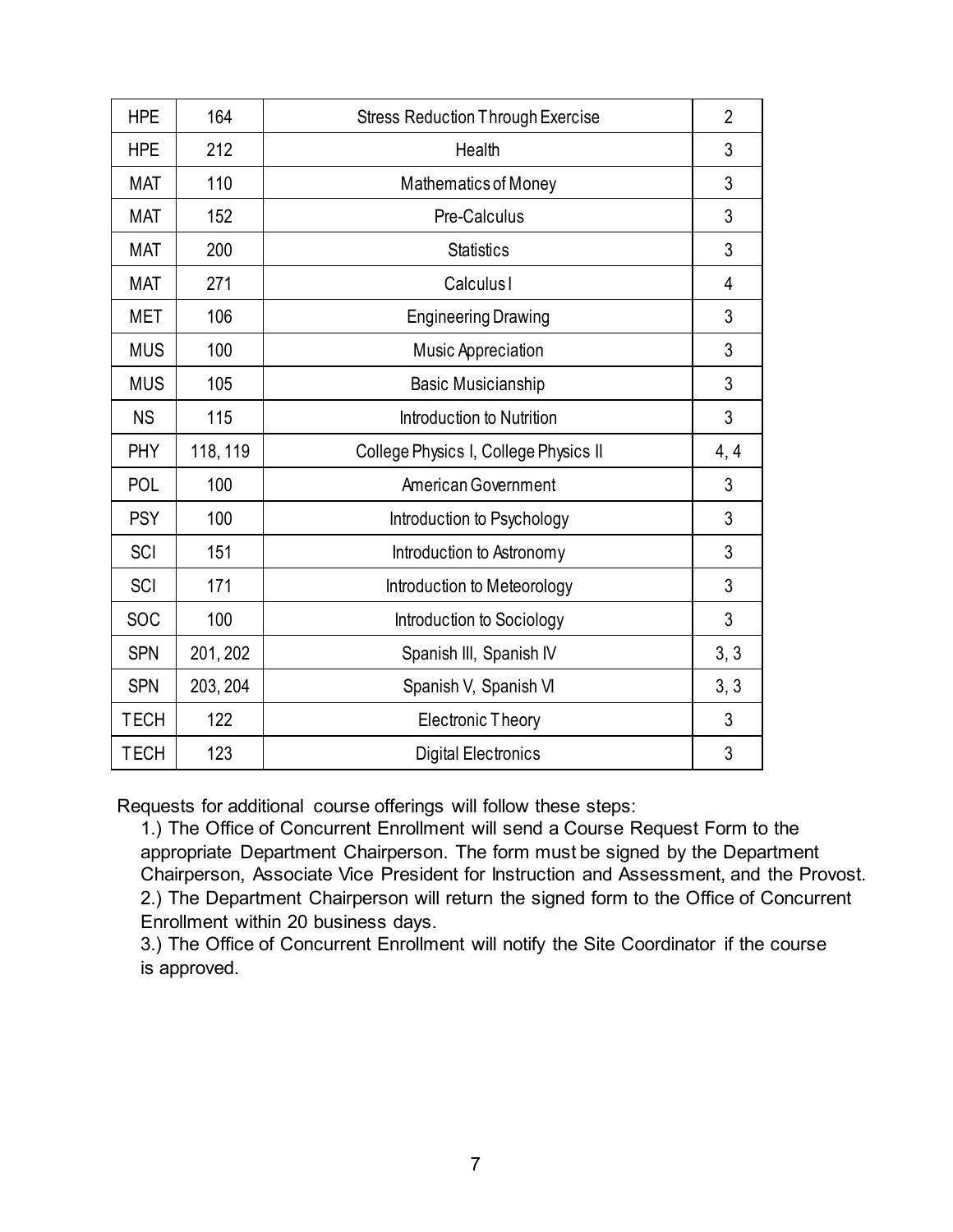# **Responsibilities**

## **Gemini Instructor**

Gemini instructors are employees of their school districts, not FLCC. They are considered unpaid adjuncts of the College and are required to do the following:

- Meet with a staff member from the Office of Concurrent Enrollment, and in some disciplines, an FLCC faculty member prior to teaching for the first time.
- Attend professional development workshops as scheduled by FLCC, including a New Instructor Workshop at the end of August.
- Contact the FLCC academic department chair/coordinator in matters relating to the content of the course (see Appendix: Document A for contact information).
- Participate in assessment initiatives including but not limited to SUNY General Education Assessment.
- Participate in faculty liaison site visits to determine that the course learning outcomes are being met. Advocate for the program and differentiate the program from assessment-based programs like AP & IB.
- Assist students in the registration process.
- Follow FLCC syllabi and textbook requirements.
- Submit an electronic course outline each time the course is offered.
- Provide students with the course outline on the first day of class.
- Provide accurate, complete and timely records. Census rosters, grades and student course evaluations must be completed each time the course is offered.
- Contact the Office of Concurrent Enrollment in the event of a prolonged absence (maternity, disability, illness, etc.) and/or a change in name, phone, or address.

#### **Site Coordinator**

Site Coordinators are the main point of contact for the program at each high school and coordinate the following:

- Schedule course offerings in the high school.
- Identify potential Gemini instructors and submit applications to the Office of Concurrent Enrollment.
- Advocate for the program and differentiate the program from assessment-based programs like AP & IB.
- Recruit students to the program.
- Inform parents, teachers, and community members of the benefits of Gemini.
- Disseminate course related documentation to Gemini instructors (registration, census and course evaluations).
- Verify student eligibility requirements.
- Coordinate dates, times and resources for registrations.
- Attend annual site coordinator's meeting every January.
- Communicate course schedules, instructor information, and other relevant school news to the Office of Concurrent Enrollment.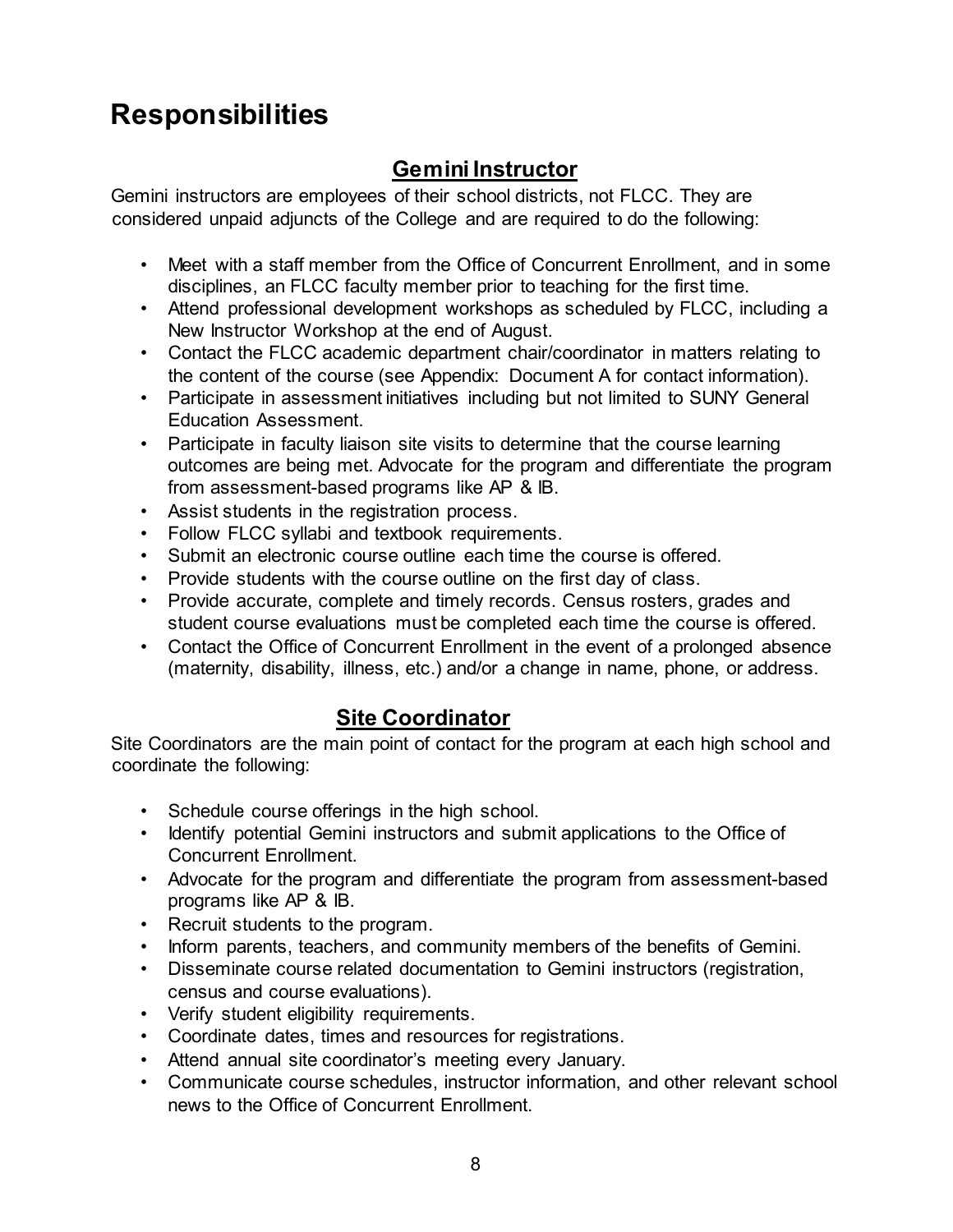## **Office of Concurrent Enrollment**

The Office of Concurrent Enrollment is responsible for the daily operation of the program including:

- Recruit districts to participate and/or expand course offerings.
- Register students for courses.
- Provide FLCC department chairs and/or discipline coordinators with a list of participating Gemini instructors and courses each semester.
- Create and update policies and procedures related to the program.
- Communicate with students, instructors, site coordinators, high school principals, and FLCC faculty regarding programmatic policies, procedures, and deadlines related to the program.
- Facilitate discipline-specific professional development opportunities for Gemini instructors in conjunction with FLCC department chairs/coordinators.
- Coordinate the application process for new instructors, submit applications to department chairs/coordinators, and inform instructors of approval/denial.
- Send textbooks and course syllabi to all Gemini instructors when changes occur.
- Serve as a resource to area districts, Gemini instructors and FLCC faculty.

## **FLCC Faculty**

FLCC faculty (typically department chairs or discipline coordinators) are responsible for ensuring the academic integrity and quality of the courses offered through the program, including:

- Review Gemini instructor applications, credentials and course outlines and recommend Gemini instructors for approval.
- Contact newly approved/pending instructors prior to the course being taught for the first time. Face-to-face contact is preferred but telephone correspondence may be used if necessary.
- Schedule discipline-specific professional development activities for Gemini instructors to maintain course consistency across the institution.
- Foster a collegial relationship with Gemini instructors and share course information including pedagogy, course philosophy, assessments, lab manuals etc.
- Review Gemini instructor course outlines to ensure consistency with on-campus sections.
- Communicate curriculum, software and textbook changes to the Office of Concurrent Enrollment.
- Coordinate SUNY General Education Assessment of all sections offered in the high schools.
- Conduct course reviews with Gemini instructors on a rotating basis to determine course learning outcomes are being met.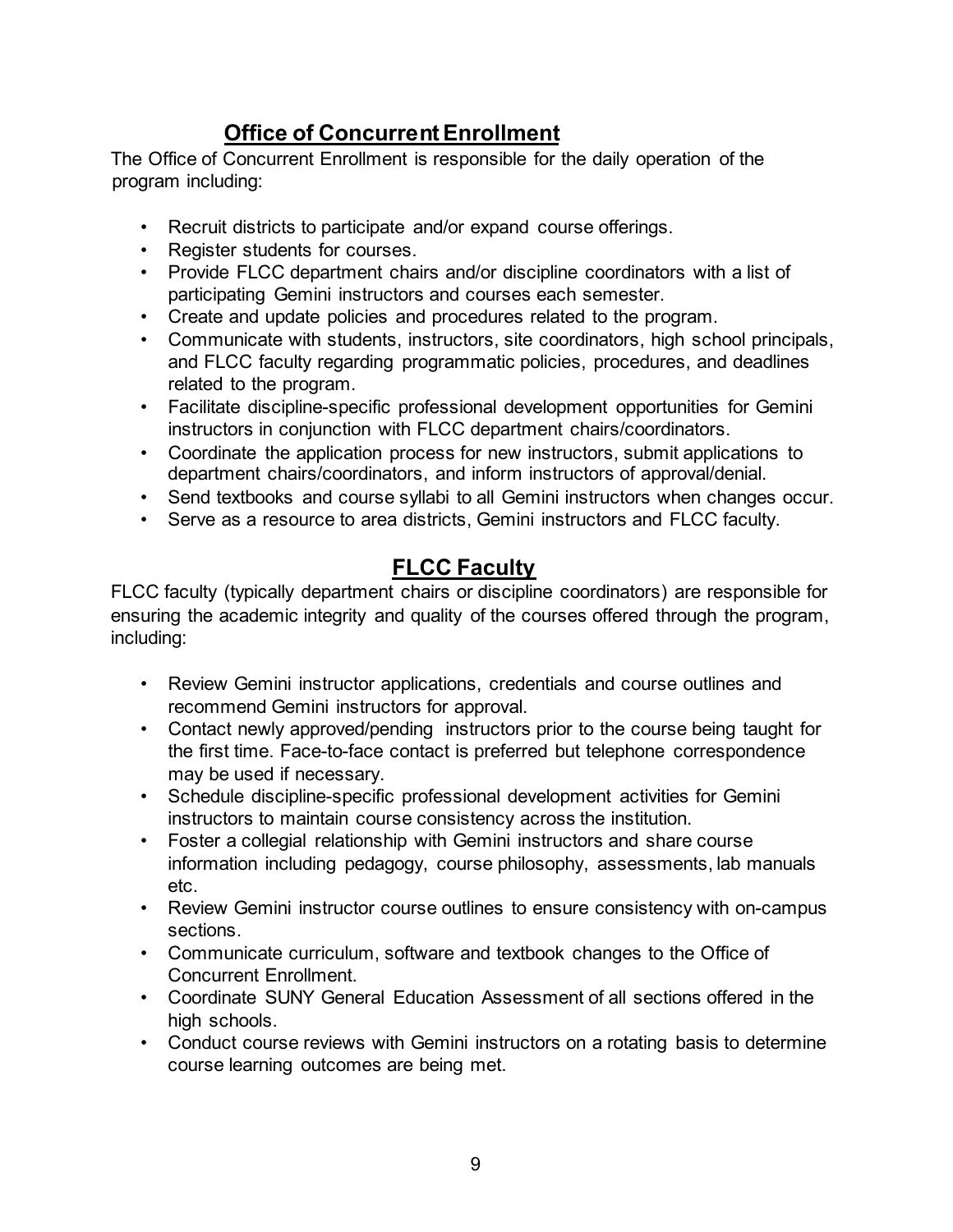# **General Information for Instructors**

#### **Instructor Eligibility and Approval Process**

To be eligible to teach an FLCC Course, a potential instructor must apply to the Office of Concurrent Enrollment and be approved by the FLCC Academic Department chair appropriate to the course they wish to teach.

Instructors are *likely* to be approved when they have *at least* the following credentials:

-Master's Degree in their discipline, or a Master's Degree in a related field.

-Teaching Experience

-A College Transcript proving they took the course they wish to teach (or equivalent)

Per the March 2013 Academic Senate resolution, a Master's degree in Education is recognized as a related degree in the appointment of Gemini instructors. Please note: Individual disciplines/departments have specific instructor qualifications for each course offered through the program.

High school instructors seeking approval to teach a Gemini course must submit the following documents:

-Gemini Instructor application

-Official or unofficial copies of their undergraduate and graduate transcripts from all institutions attended

-Professional Resume

-Course outline for each course they wish to teach

The Gemini Instructor application can be accessed via the Site Coordinator, or the Office of Concurrent Enrollment. It is also on our website. All application materials are sent to the FLCC department chair/coordinator for review. The chair/coordinator will notify the Office of Concurrent Enrollment whether or not the instructor is recommended for approval. The Office of Concurrent Enrollment will notify the high school instructor and site coordinator. All new Gemini Instructors are required to meet/speak with an FLCC faculty member in their discipline and a staff member from the Office of Concurrent Enrollment prior to teaching the course for the first time.

#### **Creating a Course Outline**

Gemini instructors are required to create a course outline for each course they wish to teach. The Office of Concurrent Enrollment houses sample course outlines that are available for potential instructors. Sample course outlines are to be used as an example, so applicants can model theirs after the sample. The course outline is a contract with the students and all classroom/district policies should be included on it. Course outlines are required to incorporate everything from the FLCC-approved syllabus, and should include the following information: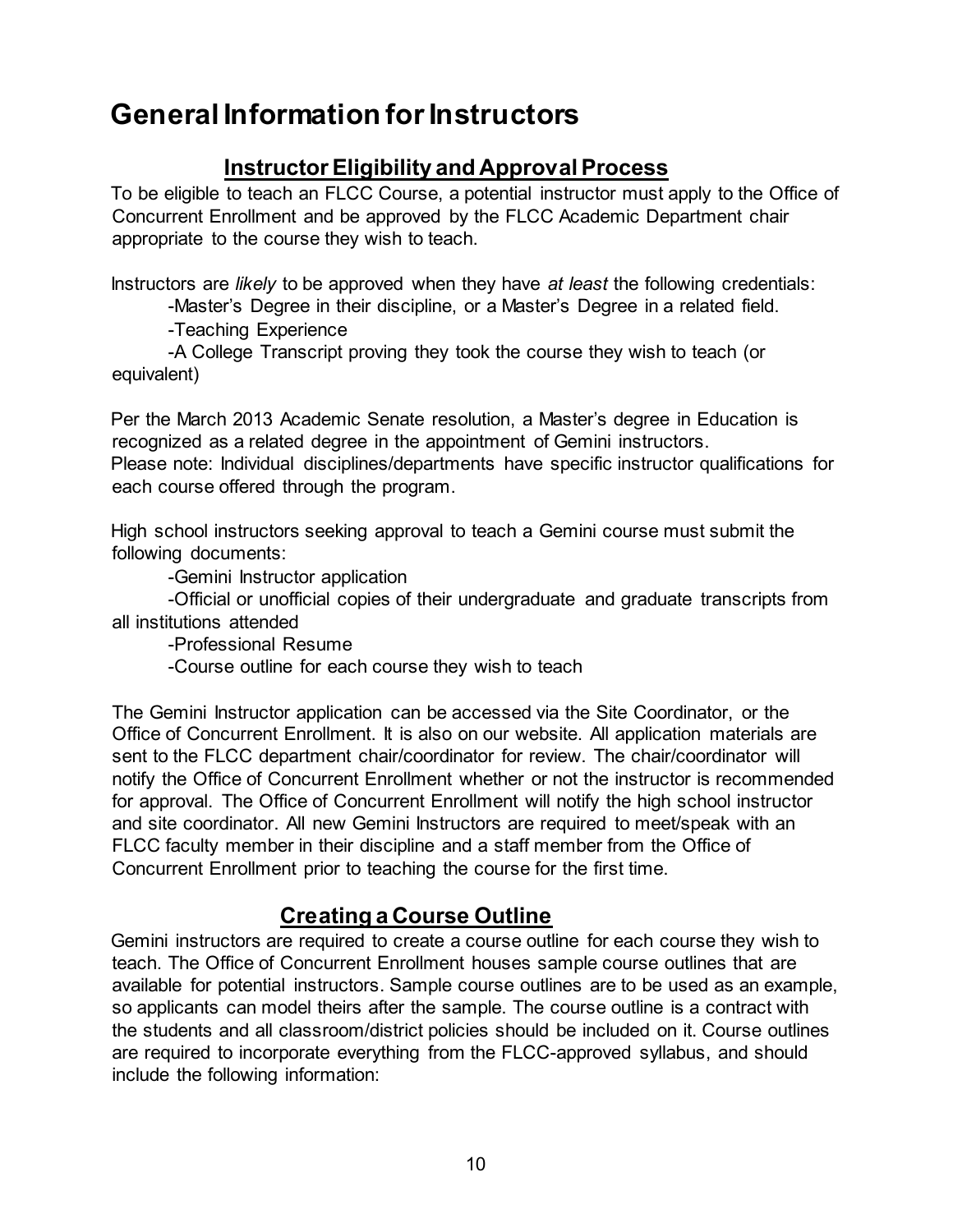- Instructor Name and Contact Information
- Name of the College
- Course Prefix and Number
- Course Name
- Semester and Year
- Credit Hours and Contact Hours
- Catalog Description
- Student Learning Outcomes
- Assessment Measures
- Required Course Materials
- Methods of Instruction
- Instructor Policies and Classroom Procedures
- Outline of Topics Covered
- FLCC Grading Scale

All approved Gemini instructors are required to submit an electronic copy of their course outline to the Office of Concurrent Enrollment each time the course is taught. FLCC department chairs/coordinators review Gemini instructor course outlines as needed. Approved instructors provide each student with their course outline on the first day of school.

#### **Professional Development**

Upon approval, new Gemini instructors are welcome to attend a New Instructor Meeting at the end of August. This workshop ensures all new instructors have relevant information necessary to be prepared to conduct an FLCC course. Thereafter, FLCC faculty may schedule and conduct periodic professional development activities with Gemini faculty to foster collegial, faculty-to-faculty relationships and ensure course consistency across the institution. Activities may be required for all Gemini instructors to maintain course approval. Department chairs and discipline coordinators will work with Concurrent Enrollment staff to facilitate activities during a mutually convenient time for both high school and college faculty.

Gemini instructors may observe (either online or in person) an FLCC course which they currently/wish to teach for the program. Permission from the FLCC faculty member (fulltime or adjunct) must be granted. The Gemini instructor must complete a registration form and a MOU. Interested Gemini instructors must contact the Office of Concurrent Enrollment to register. Grades are not assigned for observing any FLCC course and the course will not appear on an FLCC transcript. Participants may not register and pay for the course after the start date of the course.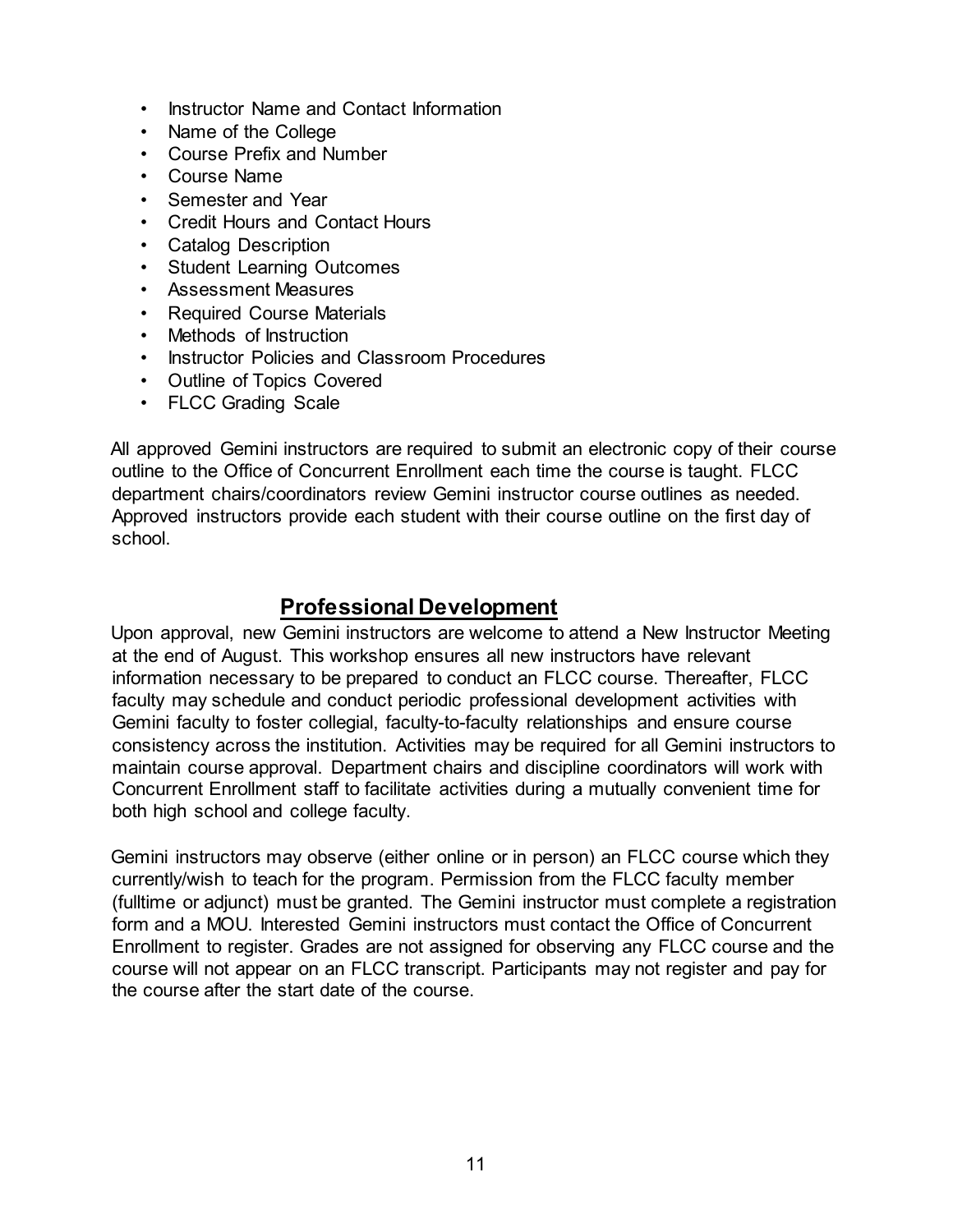## **Faculty Liaison Site Visits**

A college faculty member who teaches in the discipline may visit a Gemini Instructor to conduct a faculty liaison site visit. The visit allows the FLCC faculty to discuss the course in detail in the high school setting and ensure its consistency with on campus sections of the course. During a visit, the course is reviewed, not the Gemini instructor or the instructor's capacity to teach the subject. The visit occurs in conjunction with the Gemini instructor at a mutually agreeable time, date and format. The purpose of a course review is to foster collegial, faculty-to-faculty relationships, to share dialogue, and discuss best practices about the course.

Prior to the visit, a Gemini instructor may be asked to provide the course outline, textbook, copies of assessments/labs and samples of student work for the faculty liaison. The FLCC faculty member will discuss course philosophy, pedagogy, and course requirements. The Office of Concurrent Enrollment provides a faculty liaison site visit form (to be completed by the Gemini instructor and the faculty liaison).

While the course review is intended for full-time faculty to engage in meaningful dialogue with Gemini instructors, it may not always be practical. In departments with many sections and few full-time faculty, the department may appoint an adjunct faculty member for this role.

If, at the time of the visit, the faculty member determines the course does not meet FLCC standards, the course might be subject to a course review. If a course review is necessary, the Gemini instructor will be informed by the Office of Concurrent Enrollment so the instructor has the remaining semester to align the course and make the necessary adjustments. A second course review will be given the next time the course is offered by the instructor. If the course still does not meet FLCC standards upon a second course review, the course will be cancelled. At the time of cancellation, the site coordinator and principal will be notified by the Office of Concurrent Enrollment that the course can no longer be offered through the program.

#### **Student Teachers and Long-Term Substitutes**

Student teachers are not approved to teach FLCC courses. Therefore, they cannot be used as the primary instructor in a Gemini classroom at any time.

Long-Term Substitute Teachers who are hired by the district in situations where the approved Gemini instructor is out for a certain period must submit all Gemini application materials to the Office of Concurrent Enrollment. Long-Term Substitute Teachers are required to keep their information on file with FLCC and will be reviewed by the Office of Concurrent Enrollment. Depending on the length of time the Gemini Instructor will be absent, the Long-Term Substitute will go through a review or approval process.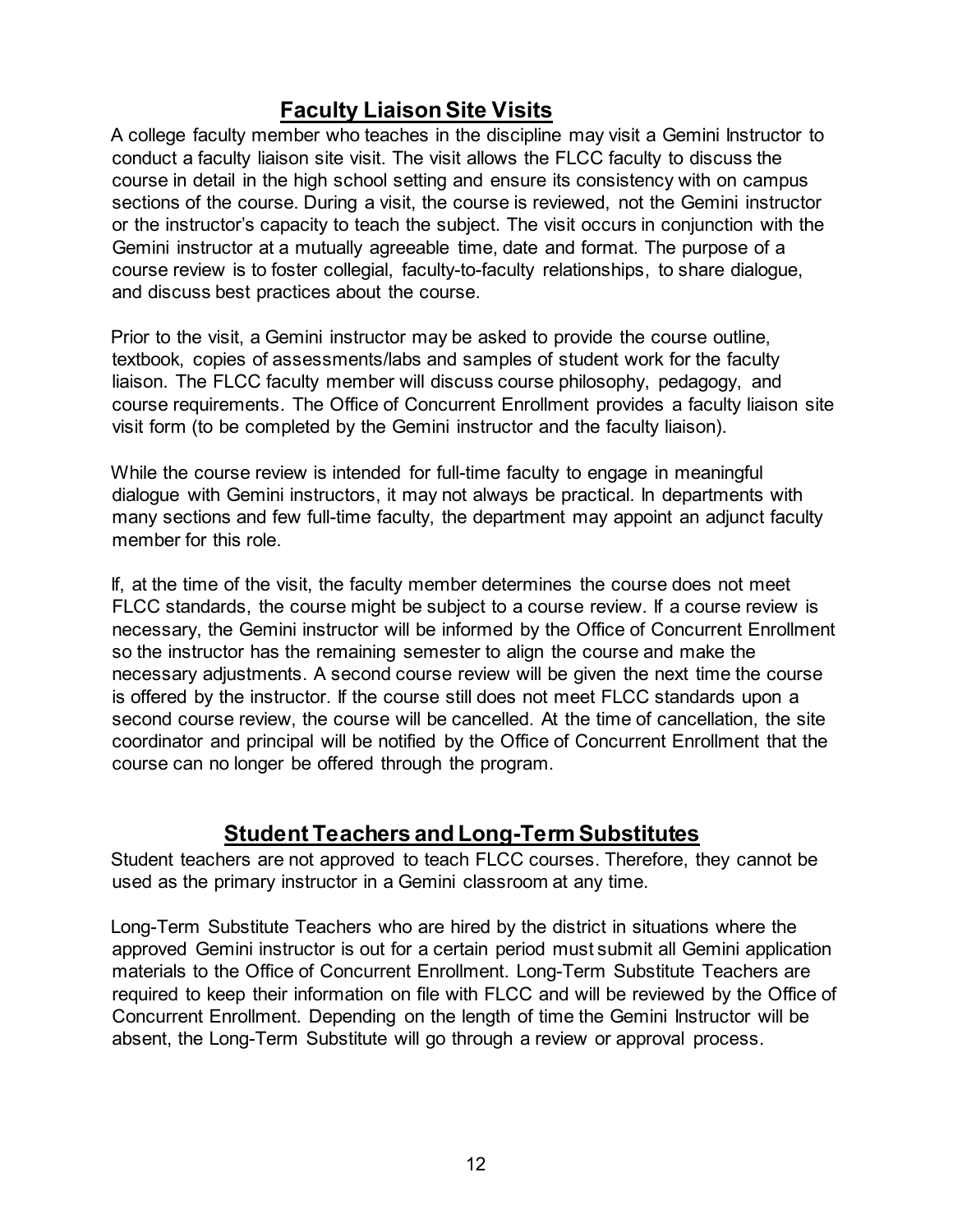# **Gemini Policies and Guidelines for Instructors**

#### **Record Keeping Guidelines**

#### 1. Attendance

FLCC does not have a formal student attendance policy. It is up to each Gemini instructor to set his/her attendance policy in accordance with the district policy. Attendance policies are required to be in the course outline and students should be informed of the attendance policy on the first day of class.

#### 2. Census Rosters

Gemini instructors are required to complete all FLCC records including census and grade rosters. Census rosters verify attendance and correct registration errors via Web Advisor. This is not a time for students to register for the course if they have not done so already. Census rosters must be signed and dated by the instructor and returned to the Office of Concurrent Enrollment.

#### 3. Grades

Instructors are required to submit a grade for all students on their roster. Final grades are posted online via Web Advisor. Grade instructions are sent to each Gemini instructor via email from the Office of Concurrent Enrollment. Fall grades are submitted in late January and spring grades are submitted in late June. See the Gemini Calendar on page 6.

Students may receive an "I" for "Incomplete." Incomplete indicates that a student was unable to complete a small portion of the course work by the end of the semester due to extenuating circumstances (medical, etc.). This grade may be assigned at the discretion of the instructor as a temporary grade. Instructors may require a signed contract that includes a description of the work to be completed and deadline for completion. The deadline for completing work is at the instructor's discretion, but cannot exceed one calendar year. After the student has completed the work, the instructor must complete a "Change of Grade Form" to the Office of Concurrent Enrollment. If the grade of "I" has not been changed within one calendar year, it will be administratively changed to "F."

|    | 93 & above | 4.0 |     | $73 - 77$  | 2.0 |
|----|------------|-----|-----|------------|-----|
| А- | $90 - 92$  | 3.7 | C-  | $70 - 72$  | 17  |
| B+ | $88 - 89$  | 3.3 | l)+ | $68 - 69$  | 1.3 |
| B  | $83 - 87$  | 3.0 |     | $63 - 67$  | 1.0 |
| B- | $80 - 82$  | 27  | D-  | $60 - 62$  | 07  |
| ີ+ | $78 - 79$  | 2.3 |     | 59 & lower | 0.0 |

All instructors are required to use the FLCC approved grade scale below:

### **IEP and 504 Plans**

All students registered for a Gemini course are required to meet minimum course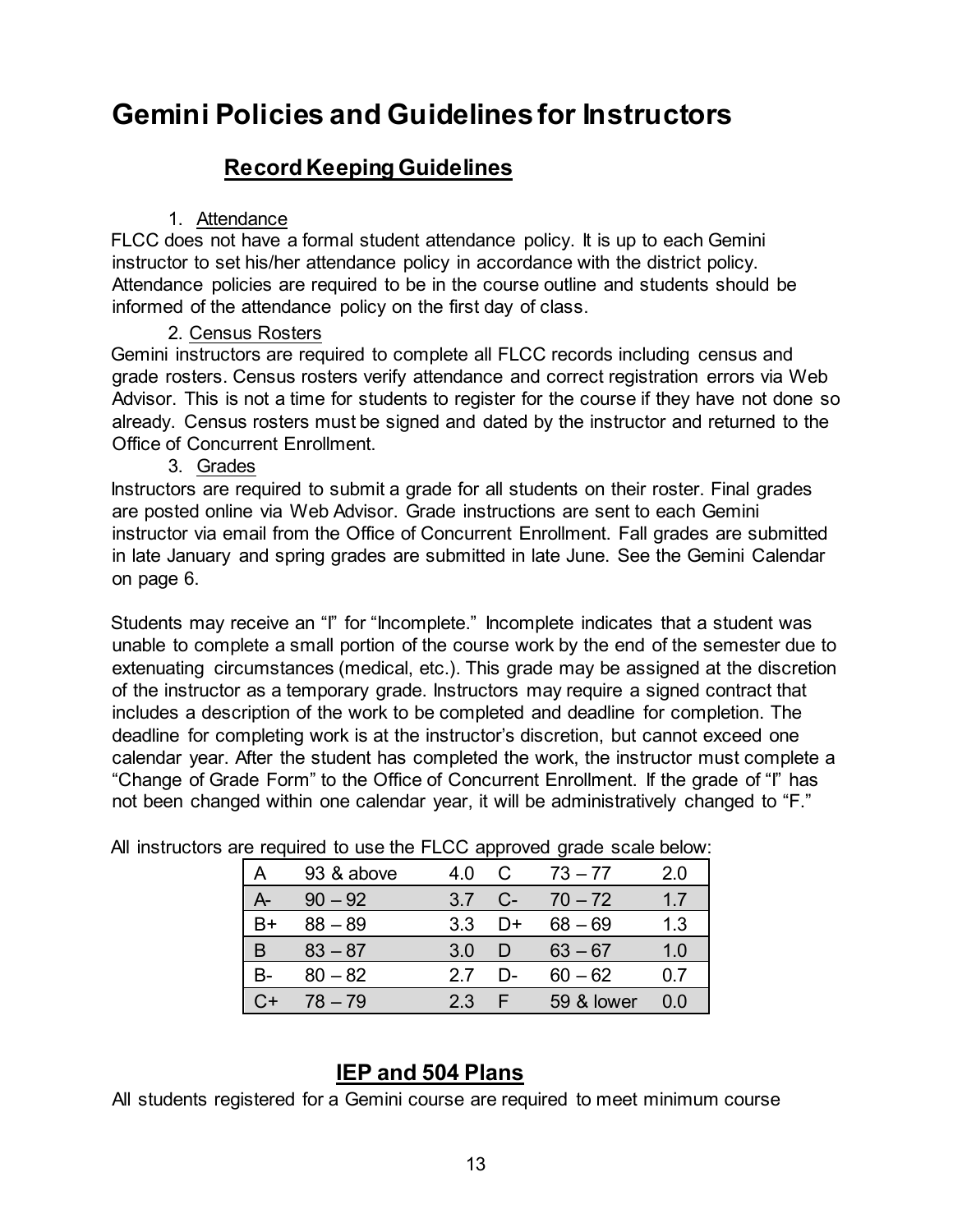expectations and learning outcomes indicated in the FLCC course syllabus. Testing and assessment accommodations for students with IEPs/504s that allow for students to meet course expectations and learning outcomes must be given including but not limited to extended time, separate location, assigning a reader, etc. Alternative assignments, fewer assignments, substitution of materials or lowering assignment/test expectations are not recognized accommodations for a college student. Gemini instructors may choose to give separate grades for the high school portion of the course if needed.

#### **Co-seating Courses**

Students sitting in the FLCC: Gemini course should be academically prepared for college-level work. Students are required to register for the course. In addition, courses may be co-seated with Advanced Placement (AP) or International Baccalaureate (IB) courses as long as FLCC's learning outcomes and contact hours are met, the textbook is approved, and a separate FLCC course outline is submitted to the Office of Concurrent Enrollment.

#### **Contact Hours**

All courses must meet FLCC course expectations and learning outcomes, including contact hours (750 minutes of instruction per contact hour) as outlined on the FLCC course syllabi at [www.flcc.edu/courses.](http://www.flcc.edu/courses) The length of the course, including frequency and duration of class days is determined by district. The Office of Concurrent Enrollment highly encourages semester long courses when feasible for the district. Students in full year courses register during the spring semester and receive a final grade in June.

#### **Non-Compliance**

Gemini instructors who are unable to attend a required Gemini function must follow these guidelines:

- 1. The Office of Concurrent Enrollment will contact the Gemini instructor within 5 business days of the missed event and provide instruction on how to contact the FLCC faculty member to meet the requirements.
- 2. The Gemini instructor will contact the faculty member to discuss items that were covered during the training. This discussion may occur in person or via telephone and should take place within 20 business days of the missed event.
- 3. The Office of Concurrent Enrollment will follow up with the Gemini instructor and FLCC faculty member to determine whether contact has occurred.
- 4. If contact has not occurred, the Gemini instructor will be advised that the course is in jeopardy of being cancelled and to contact the FLCC faculty member within the next 5 business days to discuss the items covered during the training.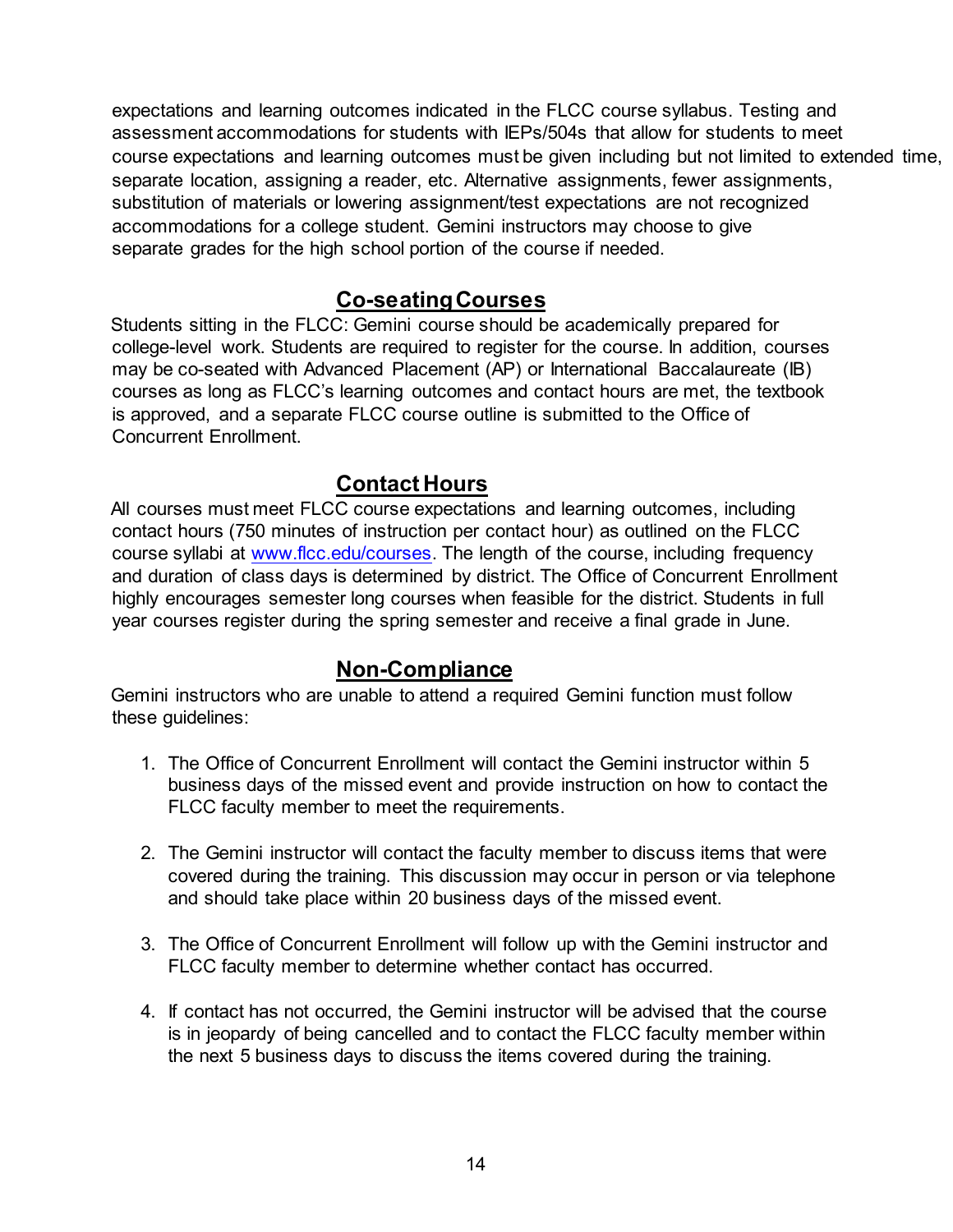- 5. If no contact has occurred, the Office of Concurrent Enrollment will contact the Gemini site coordinator and principal to inform them the course is in jeopardy and to discuss this with the instructor prompting them to comply within the next 5 business days.
- 6. If the instructor is still non-compliant, the course will no longer be offered in upcoming semesters.

# **Course Expectations for Instructors**

#### **Attendance (Gemini Instructor)**

Gemini Instructors are expected to meet with their classes for all scheduled sessions and at the scheduled times except in cases of emergencies or illness. Gemini Instructors are responsible for ensuring that seat time is being properly implemented. In the case of brief absences, Gemini instructors will follow their district protocol. Gemini instructors are required to notify the Office of Concurrent Enrollment regarding any extended leave of absence, including maternity, disability, jury duty, or medical leave. Long-Term Substitutes for Gemini instructors must submit all application materials to the Office of Concurrent Enrollment to keep as a record. Please see page 12 for more details about Long-Term Substitutes.

#### **Registration**

Students who participate in the FLCC: Gemini program are non-matriculated FLCC students who generate an official record at the College. To register, students must complete an online registration form, submit a Certificate of Residence form in the mail, and mail their student fees to FLCC in full. Registrations will not be accepted after the deadline. Registrations are completed online using a link emailed by the Office of Concurrent Enrollment.

To complete the Certificate of Residence Application form, students who reside outside of Ontario County must bring photo ID and proof of address with the CR Form to sign it in front of a Notary Public. Double tuition is charged for students who do not turn in a certificate of residence application within 30 days from the start of the college semester or have not lived in New York State for at least one year. The Certificate of Residence is valid for one calendar year. Students who complete the form in the fall semester do not need to complete one for the spring semester*.*

Certificate of Residence and payment should be mailed by the postmark deadline to: FLCC Office of Concurrent Enrollment 3325 Marvin Sands Drive Canandaigua, NY 14424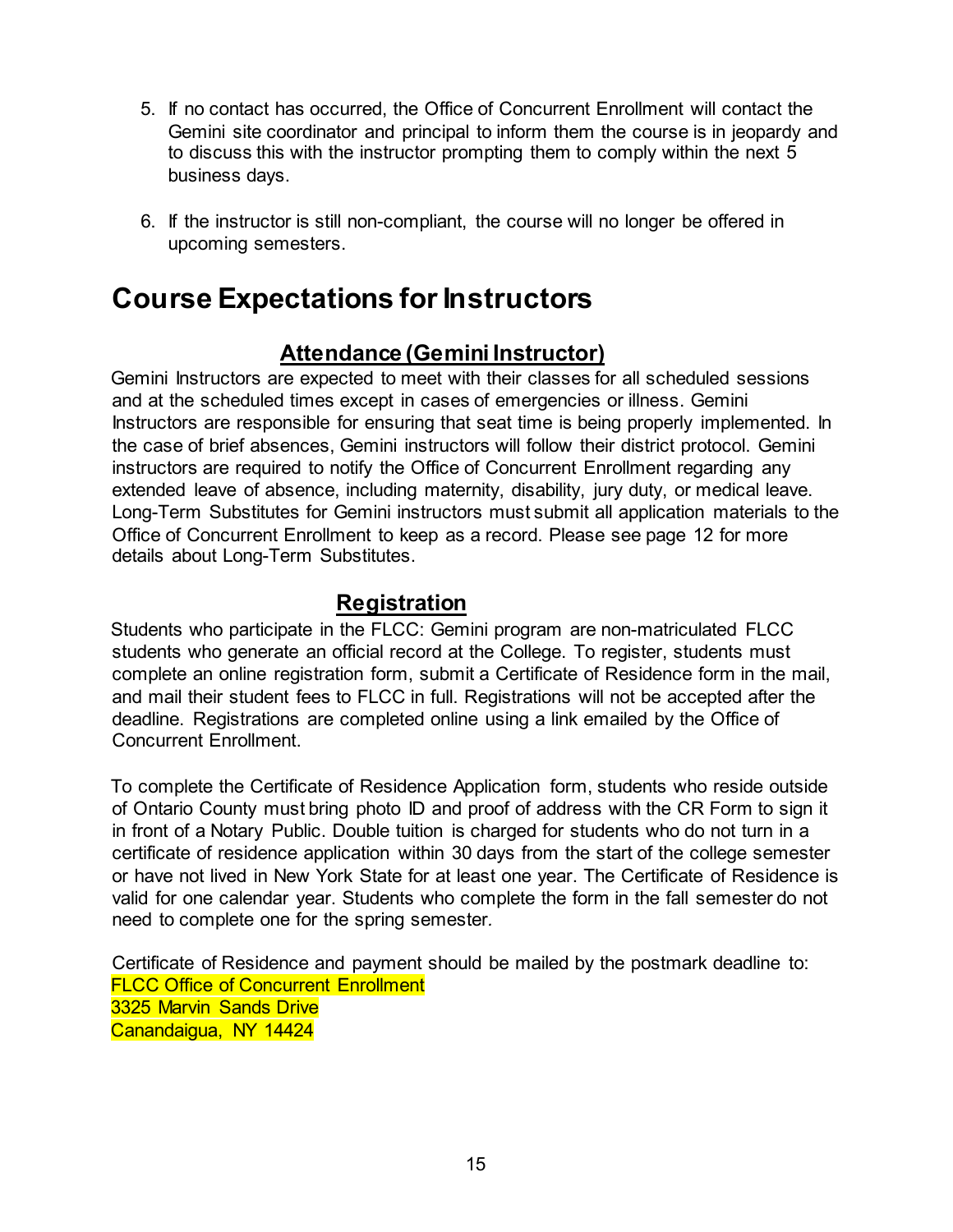#### **Independent Study**

Independent study is not allowed for Gemini courses due to the required contact hours/seat time for the course. Courses offered through the FLCC: Gemini program must have a dedicated time and classroom space to ensure all contact hours are met.

#### **Assessment**

All Gemini instructors teaching courses subject to SUNY General Education Assessment are required to participate in the assessment each time the course is offered. Department chairs/coordinators are responsible for sending assessment materials and instructions to the Office of Concurrent Enrollment and Gemini Instructors. The Office of Concurrent Enrollment is responsible for providing department chairs/coordinators with a list of Gemini instructors each semester.

#### **Textbooks and Software**

Gemini instructors must utilize FLCC approved textbooks. It is the responsibility of the school district to provide a classroom set of textbooks for the course or they may choose to have students purchase their own textbooks. Districts are required to purchase new textbooks and/or editions no earlier than every three years to minimize financial strain on the district. FLCC department chairs/coordinators are responsible for notifying the Office of Concurrent Enrollment when textbook changes occur. The Office of Concurrent Enrollment is responsible for notifying all Gemini instructors when textbook changes occur and providing them with a desk copy and supplemental materials upon request.

Gemini instructors must utilize all required FLCC software. It the responsibility of the school district to purchase the necessary software to teach the course. Gemini instructors are required to change/update their software one full academic year after FLCC implements the software change/update on the campus.

#### **Course Withdrawal**

Students wishing to withdraw from the FLCC portion of the course must contact the Office of Concurrent Enrollment to complete the appropriate paperwork after the published Drop deadline. A "W' grade will be assigned and indicates an official withdrawal from a course without academic penalty. Students must withdraw from a course by the published deadline. After the deadline, students are assigned a final grade based upon their current performance in the course. Refunds are not provided to students who withdraw after the deadline.

Parents, Gemini Instructors, or other high school personnel are not permitted to withdraw a student from the college course for any reason including but not limited to dropping the high school portion of the course, moving out of the district, low grades,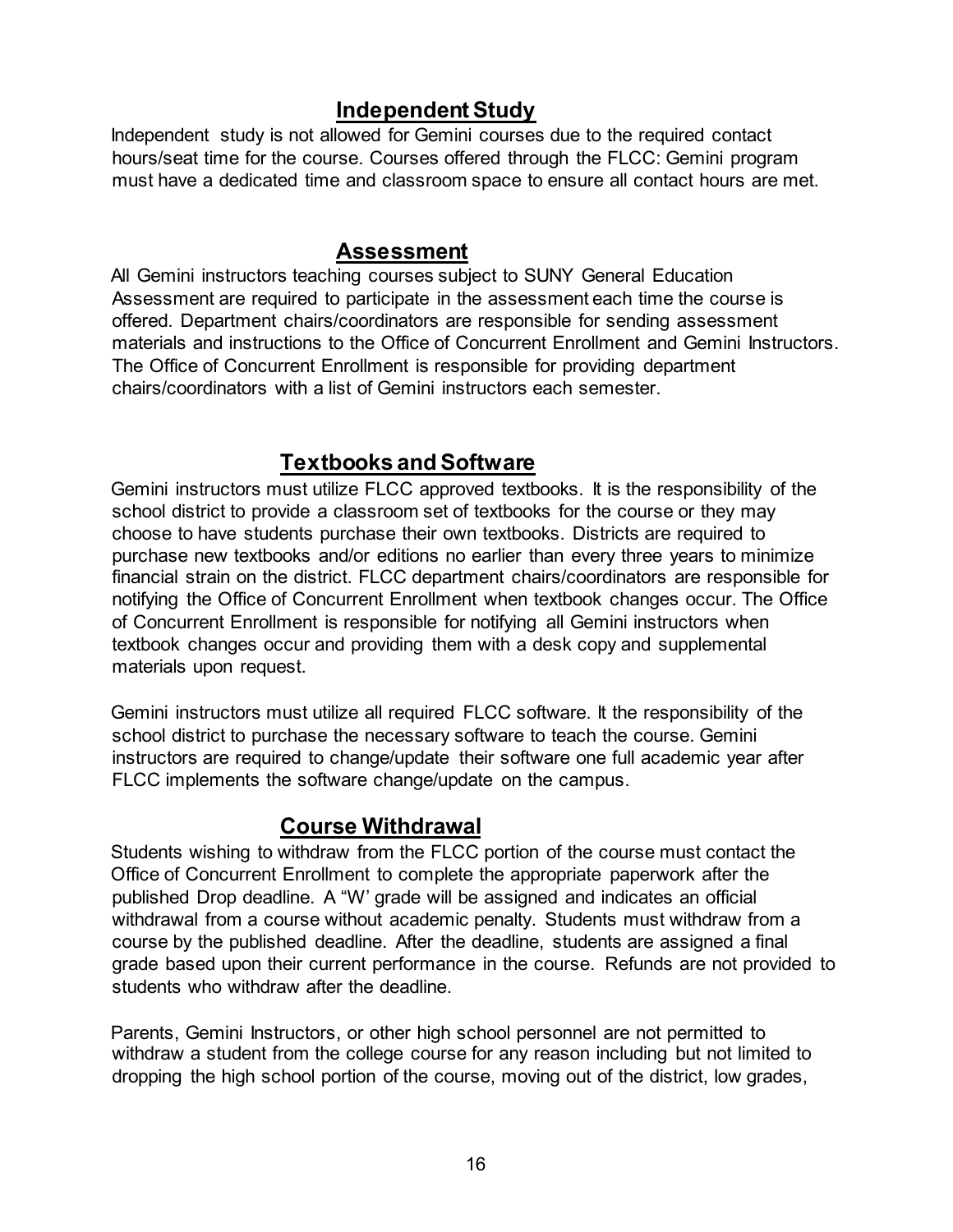poor attendance, etc. All course withdrawals must be initiated by the student. The withdrawal requires a student signature.

## **Campus Visits**

Gemini instructors are encouraged to bring their students to campus to visit the library, participate in Activities Day, or collaborate with FLCC faculty/students on a project. To schedule a library visit instructors should contact Sarah Moon at Sarah.Moon@flcc.edu or 585-785-1373.

# **General Information to Share with Students**

# **Student Eligibility Requirements**

To be eligible to register for a Gemini course, the site coordinator and/or instructor must verify that each student meets the following requirements:

- Junior or senior in high school.
- Sophomores may enroll in courses with a prefix of CSC, FRN, GST, HPE and SPN if they meet course pre-requisite requirements.
- All students must meet course prerequisites as stated in the College Catalog.
- Ninth graders are not eligible.

| Course<br>Prefix | Course # | <b>Course Title</b>                                           | <b>Placement or Pre-</b><br>Requisite                         |
|------------------|----------|---------------------------------------------------------------|---------------------------------------------------------------|
| <b>MET</b>       | 106      | <b>Engineering Drawing</b>                                    | C- or higher in ESC<br>105                                    |
| <b>TECH</b>      | 122      | <b>Electronic Theory</b>                                      | 80% or higher in<br>Algebra 2/Trig                            |
| <b>TECH</b>      | 123      | <b>Digital Electronics</b>                                    | 80% or higher in<br>Algebra 2/Trig                            |
| <b>BIO</b>       | 121      | General Biology I                                             | 75% or higher in<br>prev. English course                      |
| <b>BIO</b>       | 121, 122 | General Biology I, II                                         | C- or higher in BIO<br>121                                    |
| <b>CHM</b>       | 121      | <b>General Chemistry I</b>                                    | 80% or higher in<br>Geometry. HS Chem<br>strongly recommended |
| <b>CHM</b>       | 122      | <b>General Chemistry II</b>                                   | C or higher in CHM<br>121                                     |
| <b>CSC</b>       | 115      | CS 1: Intro to Programming &<br><b>Computational Thinking</b> | 80% or higher in<br>Algebra I                                 |

• *The following courses require a placement or pre-requisite*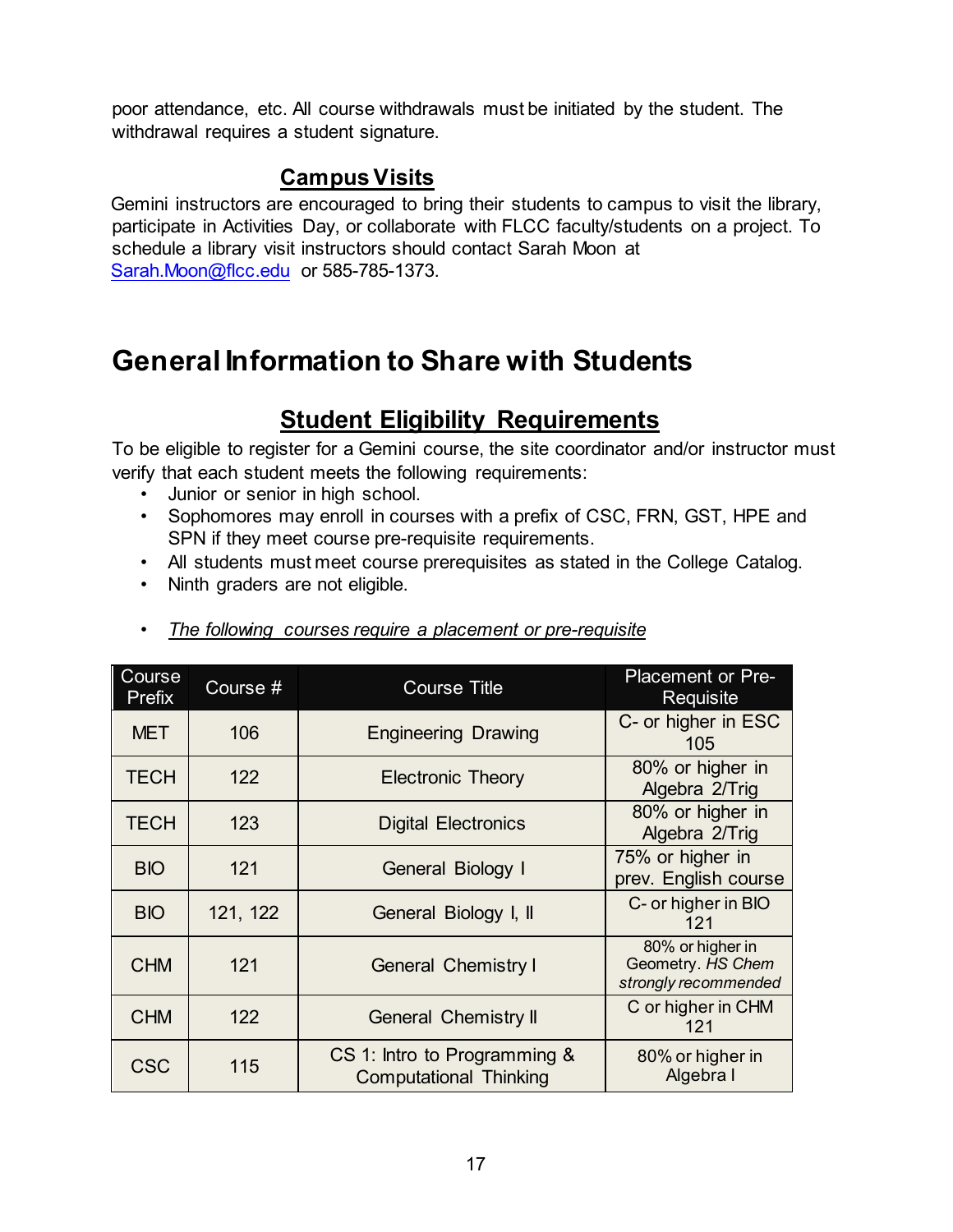| <b>ENG</b> | 102 | Introduction to Reading Literature        | 75% or higher in prev.<br>English course            |
|------------|-----|-------------------------------------------|-----------------------------------------------------|
| <b>ENG</b> | 101 | <b>Composition I</b>                      | 75% or higher in prev.<br>English course            |
| <b>ENG</b> | 103 | <b>Composition II</b>                     | C- in ENG 101                                       |
| <b>MAT</b> | 152 | Survey of Functions II (Pre-<br>Calculus) | 80% or higher in<br>Algebra 2/Trig                  |
| <b>MAT</b> | 200 | <b>Statistics</b>                         | 80% in Algebra 2/Trig<br>or 80% in pre-calc         |
| <b>MAT</b> | 271 | Calculus I                                | C- in MAT 152 or<br>80% or higher in HS<br>pre-calc |
| <b>PHY</b> | 118 | <b>College Physics I</b>                  | 80% or higher in<br>Algebra 2/Trig                  |
| <b>PHY</b> | 119 | <b>College Physics II</b>                 | C or higher in PHY<br>118                           |

#### **Placement Testing**

If the student's previous course grade (Math or English) was between 77-79%, and therefore not successfully meeting the placement criteria for the course(s) they seek, it *may be permissible* for the student to take the Accuplacer placement test by following our exceptions process:

- 1. A school counselor must send a copy of the student's transcripts and a letter of recommendation from a teacher or counselor attesting to the student's capabilities to the Office of Concurrent Enrollment for review.
- 2. After review, the Office of Concurrent Enrollment will contact the school counselor about the appropriateness of placement testing on an individualized basis.

#### **Related information**

We recognize and support that some districts have implemented higher academic thresholds that may also require relevant qualitative benchmarks, such as work ethic or teacher recommendation, for placement in Gemini courses. The placement criterion above sets a minimum expectation of students' academic preparedness for college-level courses. Gemini courses are not supplements or replacements for high school courses. They provided academically prepared students an opportunity to earn dual credit for the course.

At the conclusion of the Gemini registration period, Gemini instructors and Site Coordinators will be required to confirm that students registered for the course meet the appropriate placement criteria. Students who registered for the course, but do not meet the placement criteria will be administratively dropped from the course.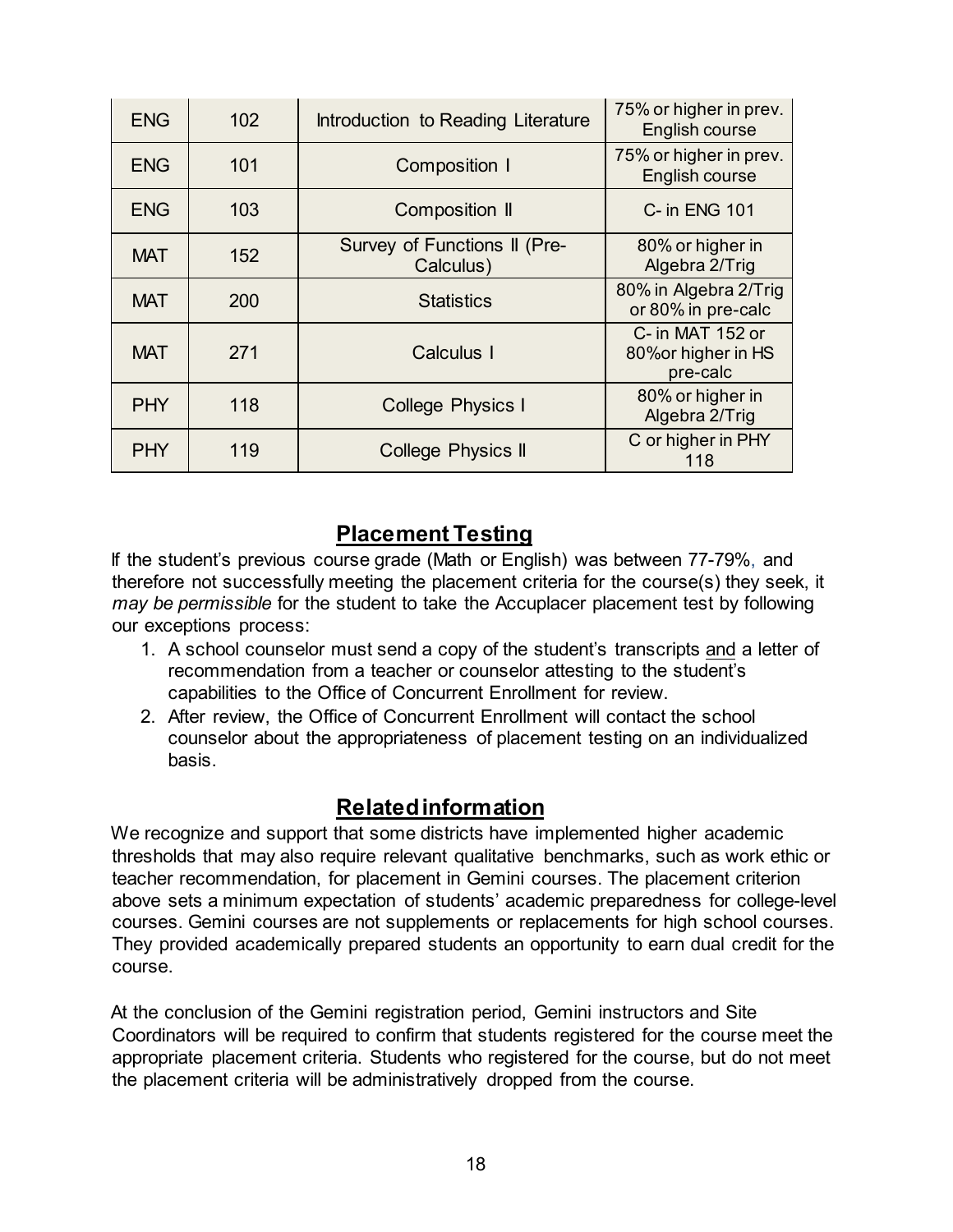The Office of Concurrent Enrollment reviews individual requests for enrollment exceptions (other than MAT or ENG courses). A letter of recommendation and a copy of the student's high school transcript are required. This letter should be from someone that can attest to the student's academic ability to succeed in that particular course.

#### **Academic Dishonesty**

Engaging in forms of academic dishonesty, such as cheating and plagiarism is prohibited. The term "cheating" includes, but is not limited to: 1) use of any unauthorized assistance in taking quizzes, tests, or examinations; 2) dependence upon the aid of sources beyond those authorized by the instructor in writing papers, preparing reports, solving problems, or carrying out other assignments; 3) the acquisition, without permission, of tests or other academic material belonging to a member of the College faculty or staff; or 4) aiding and/or abetting another student for the purpose of cheating. The term "plagiarism" includes, but is not limited to, the use by paraphrase or direct quotation of the published or unpublished work of another person without full and clear acknowledgment. It also includes the unacknowledged use of materials prepared by another person or agency engaged in the selling of term papers or other academic materials. These definitions, examples, and prohibition of academic dishonesty apply equally to all FLCC classes, whether online, at a campus center, or through any other method(s) of delivery.

Forms of academic dishonesty are not tolerated by Finger Lakes Community College. Faculty may impose a mandatory minimum penalty upon a student found to have committed a violation. Initial responsibility and authority for handling suspected academic dishonesty situations rests with the faculty, but may rise to the level of student conduct matters depending on the specifics of each situation. Please refer to the information in the Sanctions section of the Student Code of Conduct for more detail on the handling of suspected academic dishonesty. Students charged with violating this section of the Code will have their academic file reviewed via the One Stop Office to verify any past academic dishonesty occurrences. The Student Code of conduct can be found at [www.flcc.edu/offices/judicial/index.cfm.](http://www.flcc.edu/offices/judicial/index.cfm) 

The instructor will determine disciplinary action for violations of academic honesty. The consequences for such violations may range from a warning to receiving a grade of "F" in the course. Students who have been assigned a grade of "F" for a course as a result of academic dishonesty will not be permitted to change that grade by withdrawing from the course. An instructor may also request that the Community Standards Office investigate alleged academic dishonesty and take appropriate action based on the Student Code of Conduct.

#### **Attendance (Student)**

Attendance is required by all students, based on the school district attendance policy. FLCC does not have a formal attendance policy. Absence due to disciplinary action and/or high school code of conduct violations will result in the student being dropped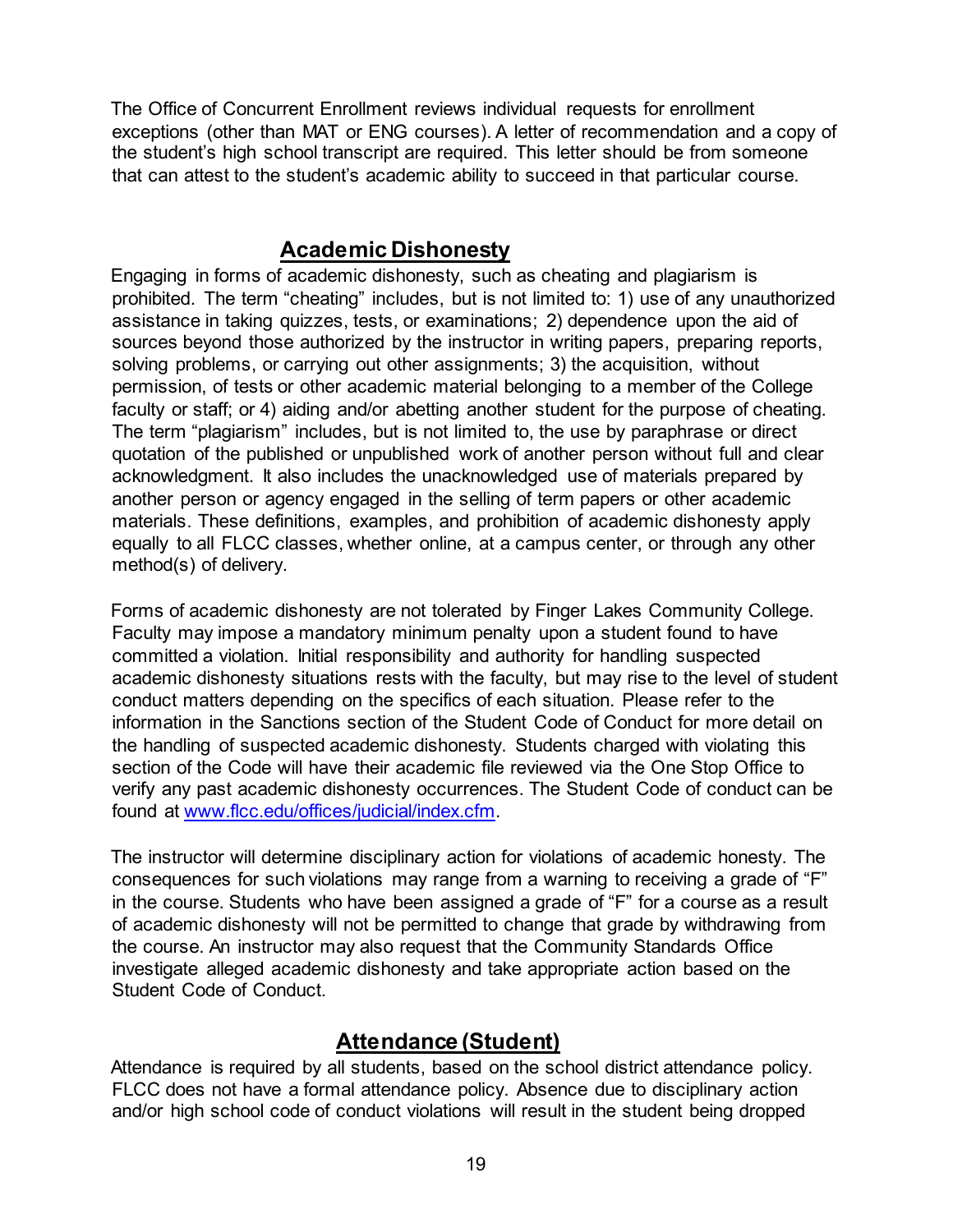from the college portion of the course or prevented from registering. Absences due to medical issues or other reasons will be reviewed on a case-by-case basis by the Office of Concurrent Enrollment. In all circumstances, students will be required to meet course expectations and to work in conjunction with the Gemini instructor to fulfill all course requirements.

#### **Educational Records - Student Rights**

Pursuant to the requirements of the Family Education Rights and Privacy Act (**FERPA**) of 1974, Finger Lakes Community College has a policy that ensures that students will have the right to inspect and review certain education records maintained under their names, and to obtain copies of those records. Further, FLCC will not disclose personally identifiable information from the education records of a student without the prior written consent of the student except as permitted by the Act and specified in the College statement of policy.

Under the Family Educational Rights and Privacy Act (**FERPA**), students have the following rights with respect to their education records. They are:

- 1. *The right to inspect and review the student's education records within 45 days of the day the College receives a request for access.* Students should submit to the Registrar, Associate Vice President of Student Affairs, academic department chairperson, or other appropriate official, written requests that identify the record(s) they wish to inspect. The College official will make arrangements for access and notify the student of the time and place where the records may be inspected. Students will be required to produce identification (e.g., driver's license or SUNY ID) prior to inspecting the records. If the records are not maintained by the College to whom the request was submitted, that official shall advise the student of the correct official to whom the request should be addressed.
- 2. *The right to request the amendment of the student's education records that the student believes are inaccurate or misleading.* Students may ask the College to amend a record that they believe is inaccurate or misleading. They should write the College official responsible for the record, clearly identify the part of the record they want changed, and specify why it is inaccurate or misleading. If the College decides not to amend the record as requested by the student, the College official will notify the student of the decision and advise the student of his or her right to a hearing regarding the request for an amendment. Additional information regarding the hearing procedures are provided to the student when notified of the right to a hearing.
- 3. *The right to consent to disclosures of personally identifiable information contained in the student's education records, except to the extent that FERPA authorizes disclosure without consent.* Under FERPA, the College may disclose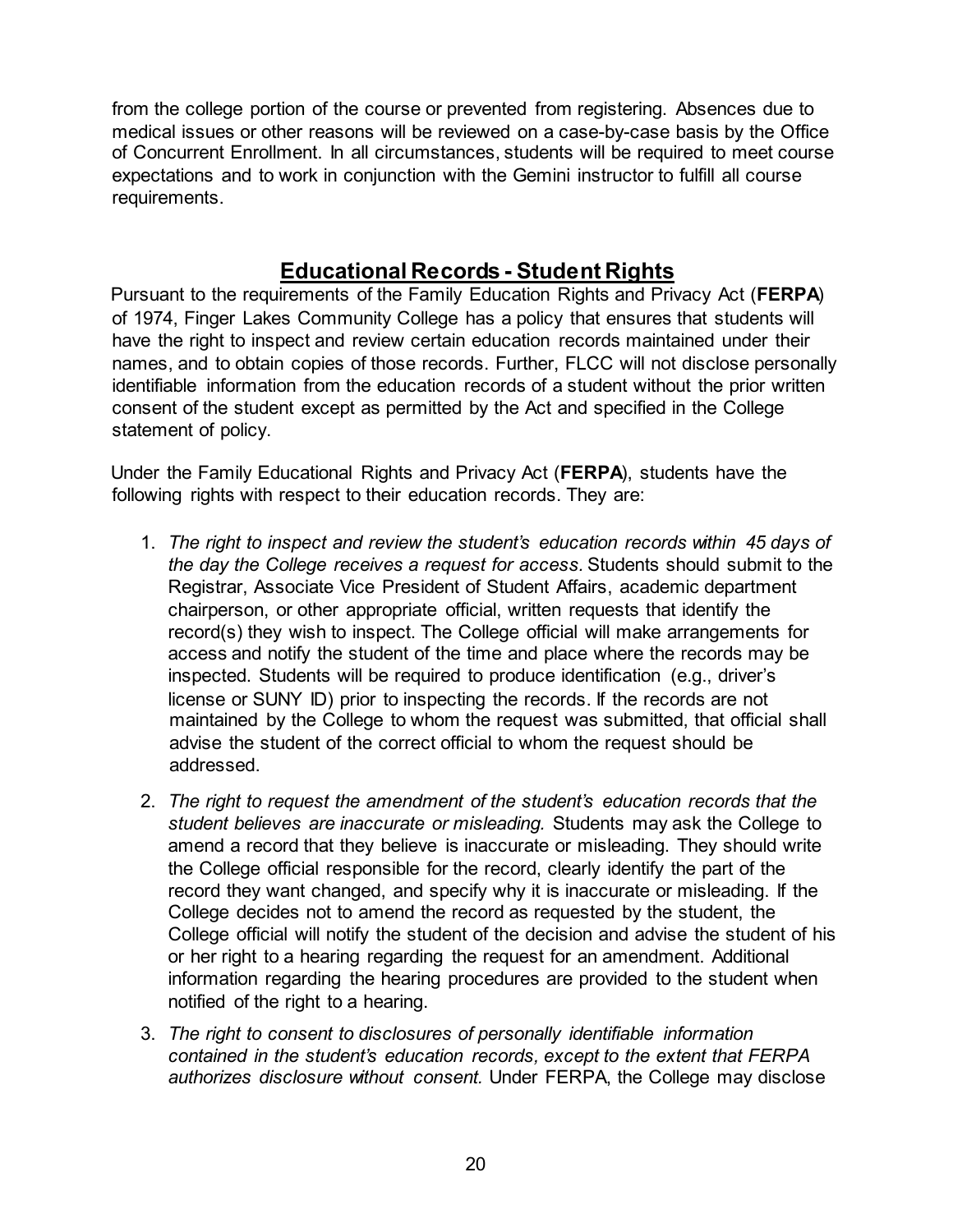"directory information" about the student without the student's consent. "Directory information" is information not generally considered harmful or an invasion of privacy if disclosed. The College defines directory information as the student's name, address, telephone listing; photograph or likeness; date of birth; field of study; participation in officially recognized activities and sports; weight and height of athletes; dates of attendance at the College; degrees and awards received; and the most recent previous school attended. Students who do not wish to have their directory information released to the public must notify the Registrar's Office in writing and identify the specific information they do not wish to have released. Students may request this at any time. Note: Generally, directory information is not automatically released to the public. That is, when a request is received for a student's directory information, the Registrar's Office staff member will inquire as to the purpose of the request.

One exception which permits disclosure without consent is disclosure to school officials with legitimate educational interests. A College official is a person employed by the College in an administrative, supervisory, academic or research, or support staff position (including Campus Safety personnel and Student Health staff); a person or company with whom the College has contracted (such as an attorney, auditor, or collection agent); a person serving on the Board of Trustees; or a student serving on an official committee, such as the Disciplinary Board or Academic Grievance Board, or assisting another College official in performing his or her tasks. A College official has a legitimate educational interest if the official needs to review an education record in order to fulfill his or her professional responsibility.

Upon request, the College discloses education records without consent to officials of another school in which a student seeks or intends to enroll. [NOTE: FERPA requires an institution to make a reasonable attempt to notify the student of the records request unless the institution states in its annual notification that it intends to forward records on request.]

4. *The right to file a complaint with the U.S. Department of Education concerning alleged failures by Finger Lakes Community College to comply with the requirements of FERPA.* The Office that administers FERPA is: Family Policy Compliance Office U.S. Department of Education 600 Independence Avenue, SW Washington, DC 20202-4605

#### **Full-time Enrollment**

SUNY guidelines indicate concurrent enrollment is intended to be a part-time program. However, exceptional students have the option to take a full-time load (12+ credits). A maximum of 19 credit hours per semester is allowed. Students who wish to register for more than 19 credits in one semester need to complete a Course Overload Form, which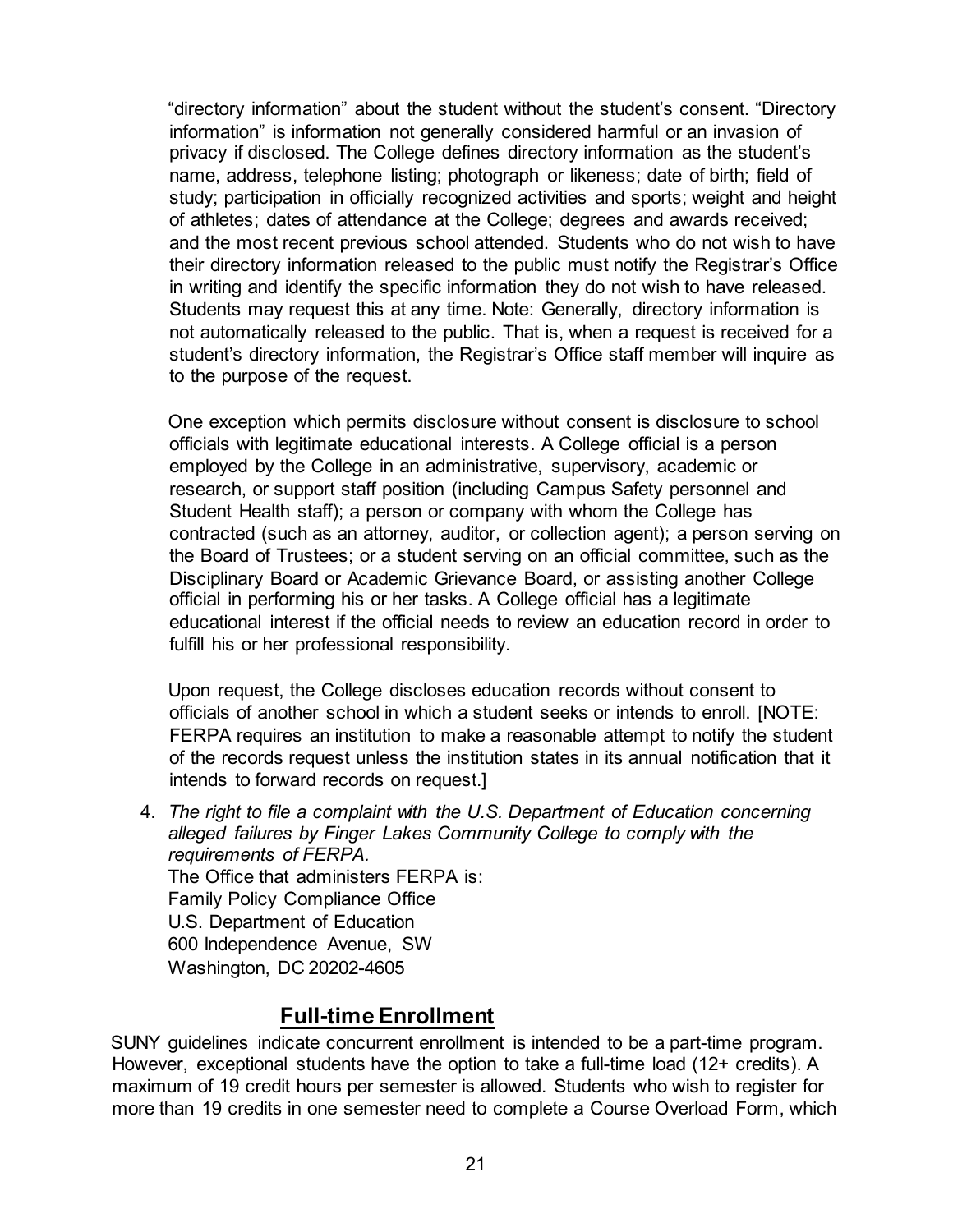the AVP for Curriculum needs to approve. The form can be found online at [https://flcc.formstack.com/forms/overload\\_petition](https://flcc.formstack.com/forms/overload_petition)

#### **Student Resources**

Gemini students are non-matriculated FLCC students with access to library resources, academic support, Web Advisor and Blackboard. Each semester students are given their Student ID# and FLCC e-mail address, as well as instructions on how to access online library resources, Web Advisor and Blackboard.

#### **A.) Student ID's**

Students who enroll in the FLCC: Gemini program are eligible to receive a student ID card. Students may request an ID card by visiting the FLCC Bookstore located in the Canandaigua Main Campus. Students must show some form of picture ID. All students receive their first card for free. Replacement cards will be printed for a \$10.00 charge.

#### **B.) Gemini Scholarship**

The Gemini Scholarship recognizes the academic achievement of high school seniors who have participated in the FLCC: Gemini program and plan to pursue full-time studies at FLCC upon high school graduation. The scholarship is worth one half the cost of FLCC's full-time tuition for one year. Twelve scholarships are awarded each year. Eligibility requirements include:

High school seniors residing in Ontario, Wayne, Seneca, or Yates County.

- Complete (received a final grade) at least 9 credits through the FLCC: Gemini program by April 1.
- Minimum 3.0 FLCC GPA.

For more information visit [www.flcc.edu/gemini.](http://www.flcc.edu/gemini) 

#### **Tuition & Fees**

Tuition for courses offered through the FLCC: Gemini program is 1/3 the cost of FLCC's part-time tuition rate. Tuition is billed to the district following terms defined in the district MOU. Students are responsible for all student fees. Student fees are \$5 per credit hour. Students who are eligible for free and reduced meals will have the fee waived. Students may pay by credit card, check or money order (made payable to FLCC). Payment of student fees is due by the deadline. FLCC does not bill Gemini students or have a payment plan for Gemini students. Gemini students are not eligible for financial aid, as they are not high school graduates. Students are charged double tuition if they do not turn in a Certificate of Residence prior to the registration deadline (residing outside Ontario County) and/or have not lived in NYS for at least one calendar year.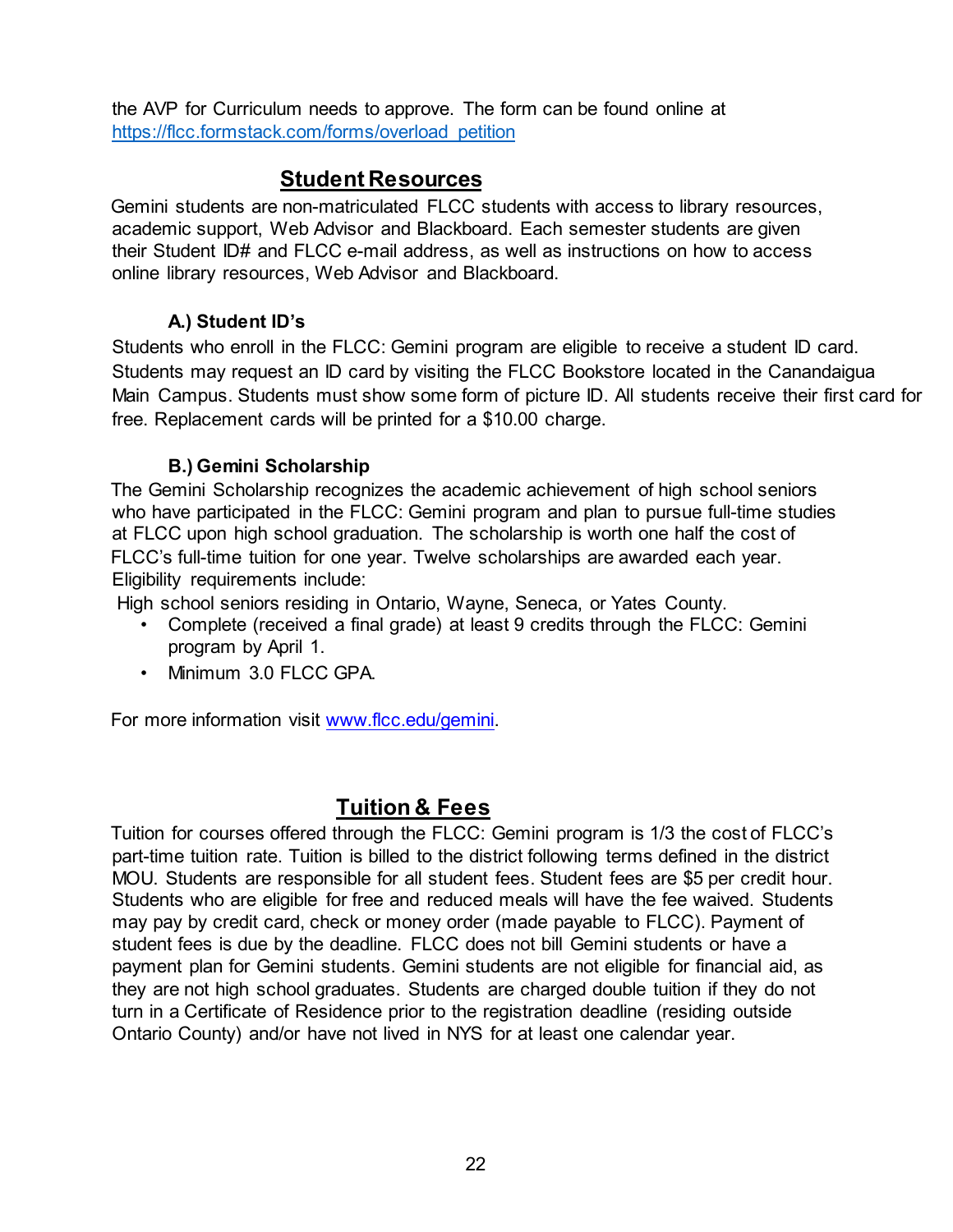#### **Transferability**

Students who choose to attend another institution after high school graduation may request to send an official copy of their FLCC transcript to any college or university. Students order transcripts online through their Web Advisor Account, or [www.flcc.edu/transcripts.](http://www.flcc.edu/transcripts) A \$5.00 fee is charged for each *official* transcript. There is no fee for an *unofficial* (student copy) transcript. Transcripts will not be sent for anyone with a financial obligation to the College.

Transfer credits from FLCC to another institution may be accepted in a variety of ways including course for course for a major or minor, elective credit or placement into a higher level course. It is the discretion of the receiving institution to determine whether they will accept transfer credits from another college or university and how those credits will be applied. It is strongly recommended that students check with the college or university of their choice for acceptance of FLCC transfer credit before registering for a FLCC course. When transferring credits, students should be prepared to present the course outline and a portfolio of student work to college officials who might need more detailed information before accepting the credit.

| <b>Department, Position</b>             | <b>Name</b>              | <b>Phone</b><br>(585) | Email                      |
|-----------------------------------------|--------------------------|-----------------------|----------------------------|
|                                         |                          | 785-                  |                            |
| <b>Concurrent Enrollment, Director</b>  | <b>Fred Fink</b>         | 1668                  | Fred.Fink@flcc.edu         |
| <b>Concurrent Enrollment, Assistant</b> |                          | 785-                  |                            |
| Director                                | Laura Jamieson           | 1667                  | Laura.Jamieson@flcc.edu    |
| Concurrent Enrollment, part-time        |                          | 785-                  |                            |
| <b>Support Staff</b>                    | <b>Heather Carnell</b>   | 1669                  | secondaryprograms@flcc.edu |
|                                         |                          | 785-                  |                            |
| Admissions, Director                    | <b>Matthew Stever</b>    | 1281                  | Matthew.stever@flcc.edu    |
| Campus Bookstore ("Book                 |                          | 785-                  |                            |
| Nook"), Materials Manager               | <b>Kathy Krager</b>      | 1694                  | Kathryn.Krager@flcc.edu    |
|                                         |                          | 785-                  |                            |
| Library, Librarian                      | <b>Burdock Broughton</b> | 1425                  | Burdock.broughton@flcc.edu |
|                                         |                          |                       |                            |

# **Appendix: Canandaigua Campus Directory**

#### **Faculty Department Chairs & Program Coordinators**

| Business, Dept. Chair<br>(ACC, BUS, ECO) | <b>Gary Sloan</b>  | 785-<br>1355 | Gary.Sloan@flcc.edu         |
|------------------------------------------|--------------------|--------------|-----------------------------|
| Computing Science, Dept. Chair           |                    | 785-         |                             |
| (CSC)                                    | William McLaughlin | 1561         | William.McLaughlin@flcc.edu |
|                                          |                    | 785-         |                             |
| Conservation, Dept. Chair (CON)          | <b>John Foust</b>  | 1599         | John.Foust@flcc.edu         |